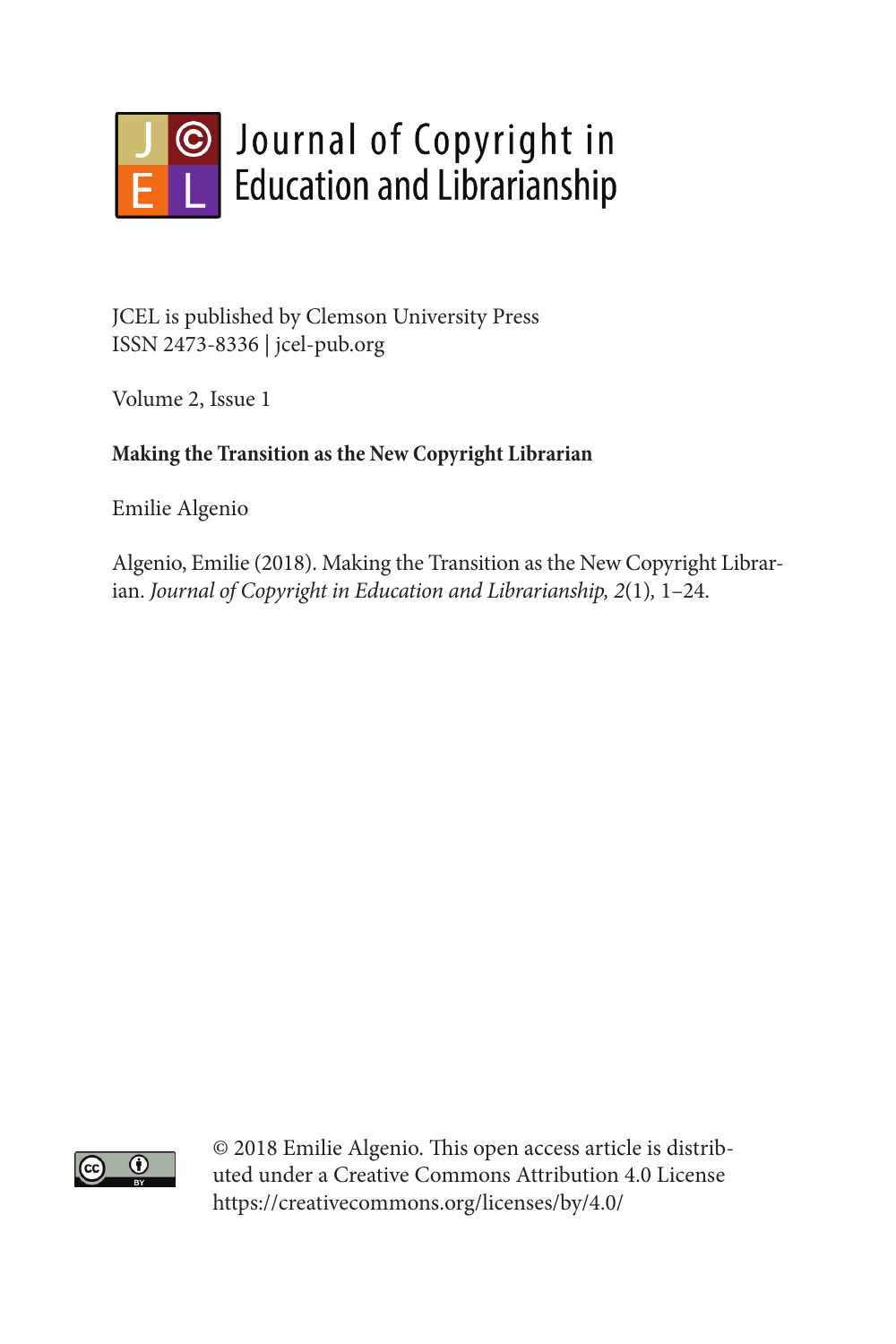# **Making the Transition as the New Copyright Librarian**

Emilie Algenio Texas A&M University Libraries

Author Note: Emilie Algenio, Copyright/Fair Use Librarian, Texas A&M University Libraries

Correspondence concerning this article should be addressed to Emilie Algenio, Texas A&M University Libraries, 5000 TAMU, College Station, Texas 77843. Contact: emilie\_a@library.tamu.edu.

#### **So, You're the New Copyright Librarian...Now What?**

In today's academic library environment, librarians are finding themselves in the position of being the campus copyright expert. Some have applied for the copyright librarian position through a formal posting process, and others have been tasked with taking on copyright issues while retaining their other job responsibilities. The author, a librarian holding a Masters of Library Science degree, reflects back on her first year working as a full-time copyright librarian at a research institution in the United States to share the lessons she has learned. The purposes of this manuscript are to help incoming copyright librarians know what to expect, to provide specific guidance and "hands on" best practices, and to ease them into this new role.

The importance of a first-year copyright librarian's lessons learned is reflected by several trends. Open positions are posted regularly.<sup>1</sup> The Kraemer Copyright Conference, the only copyright confer-

<sup>1.</sup> The University of California, Berkeley posted a Scholarly Communication & Copyright Librarian position on May 15, 2017; Florida Gulf Coast University posted a Scholarly Communications Librarian position on May 11, 2017; Brigham Young University posted an Assistant Director of the Copyright Licensing Office position on May 5, 2017; the University of Texas at Arlington Libraries posted a Copyright and Fair Use Librarian position on September 11, 2016; the University of Waterloo posted a Copyright and Licensing Librarian position on August 16, 2016; the Leibniz Information Centre for Economics posted a Copyright and Licensing Librarian position on July 6, 2016; Ball State University posted a Copyright and Scholarly Communications Manager position on February 24, 2016, and the University of North Carolina at Charlotte posted a Copyright and Licensing Librarian position on March 28, 2016.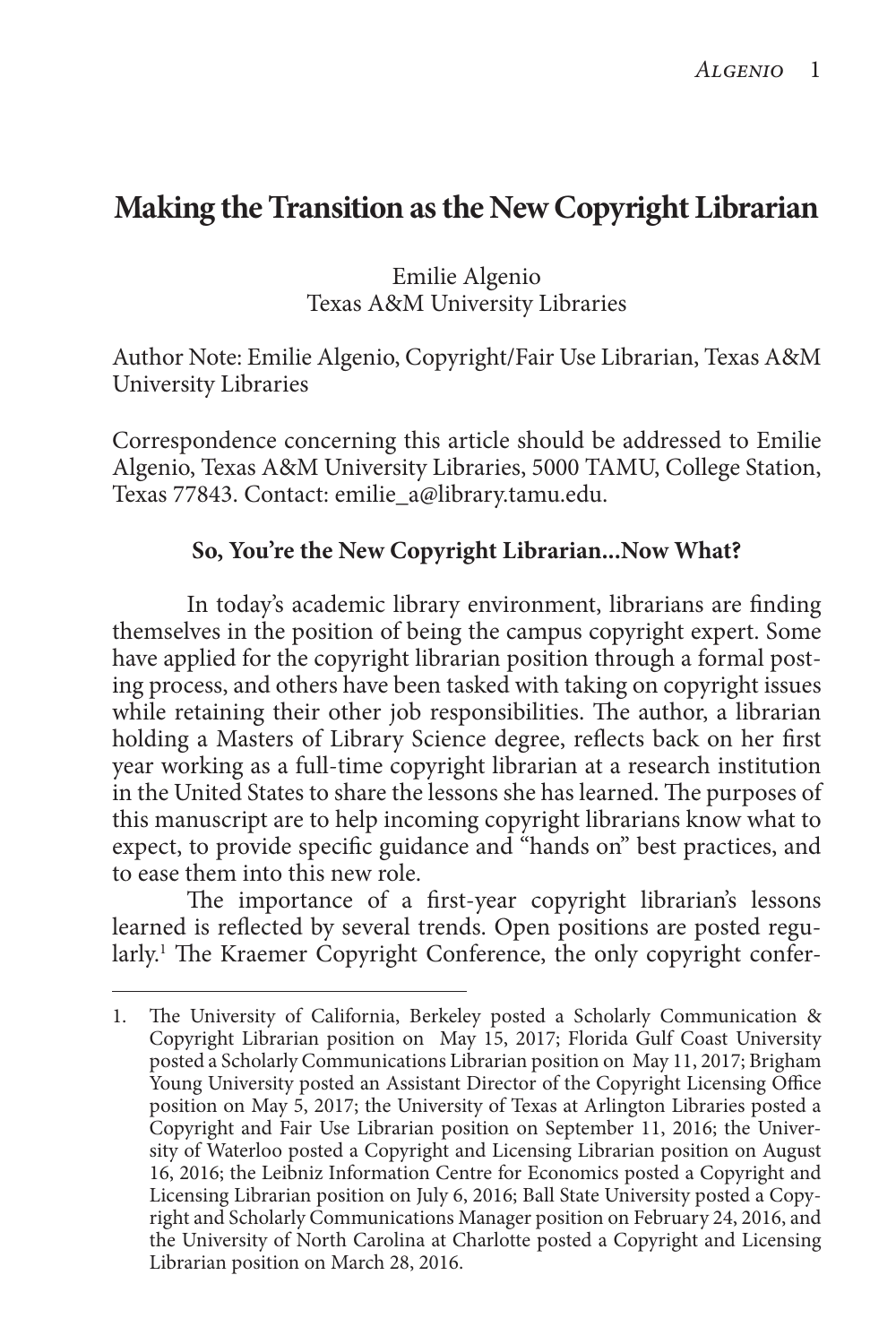ence for librarians, started 5 years ago with 68 attendees. By 2016, the attendance had increased 34 percent, including international representation (C. Myers, personal communication, April 25, 2017). In addition, academic libraries are hiring in the areas of scholarly communications, digital scholarship, open educational resources, and scholarly publishing.<sup>2</sup> The personnel in these positions, along with administrators who develop the job descriptions, are faced with copyright questions and would benefit from what the author has learned over this past year.

It is not surprising that copyright librarians, as a whole, are a diverse group and not easily categorized. A person engaged in this work could be placed in a library or, for those with a Juris Doctor degree, be placed in the Office of General Counsel. Other differences include how a copyright librarian's position is embedded relative to existing staffing levels, organizational goals, availability of resources, and the institution's culture. Adding even greater complexity is the percentage of time focused on copyright work. Copyright librarians could hold full-time, part-time, or even quartertime positions.<sup>3</sup> Keeping all of these conditions in mind, the author provides practical guidance for a number of situations that will help new copyright librarians.

Particularly, this article begins by addressing issues related to copyright librarians who hold split positions or those who hold more than one position at the same time. This section highlights how copyright librarians need to prioritize copyright tasks while juggling their other job responsibilities. The next section consists of a discussion on how to build a foundation. The section lays out the groundwork for any copyright librarian, covering

2. One definition of Scholarly Communications is "the system through which research and other scholarly writings are created, evaluated for quality, disseminated to the scholarly community, and preserved for future use" (Association of College & Research Libraries, "Principles and Strategies for the Reform of Scholarly Communication 1," 2003). One definition of Digital Scholarship is "the use of digital evidence and method, digital authoring, digital publishing, digital curation and preservation, and digital use and reuse of scholarship" (Abby Smith Rumsey, Scholarly Communication Institute 9: New-Model Scholarly Communication: Road Map for Change, Charlottesville, Vir-ginia: Scholarly Communication Institute and University of Virginia Library, 2011, 2, http:// www.uvasci.org/institutes-2003-2011/SCI-9-Road-Map-for-Change.pdf). The OER Commons defines Open Educational Resources as "teaching and learning materials that you may freely use and reuse, without charge" (https://www.oercom-mons.org/ about#about-open-educational-resources). Scholarly Publishing, within the context of academic library services, "is to provide resources and expertise surround-ing the scholarly publication cycle, from initial stages of data management planning through the dissemination and archiving of scholarly works" (https://www.lib.utexas.edu/services/ scholarly-publishing).

<sup>3.</sup> For more information, see Donna Ferullo's *Managing Copyright in Higher Education, A* Guidebook, Chapter 5, "Role of a Copyright Office."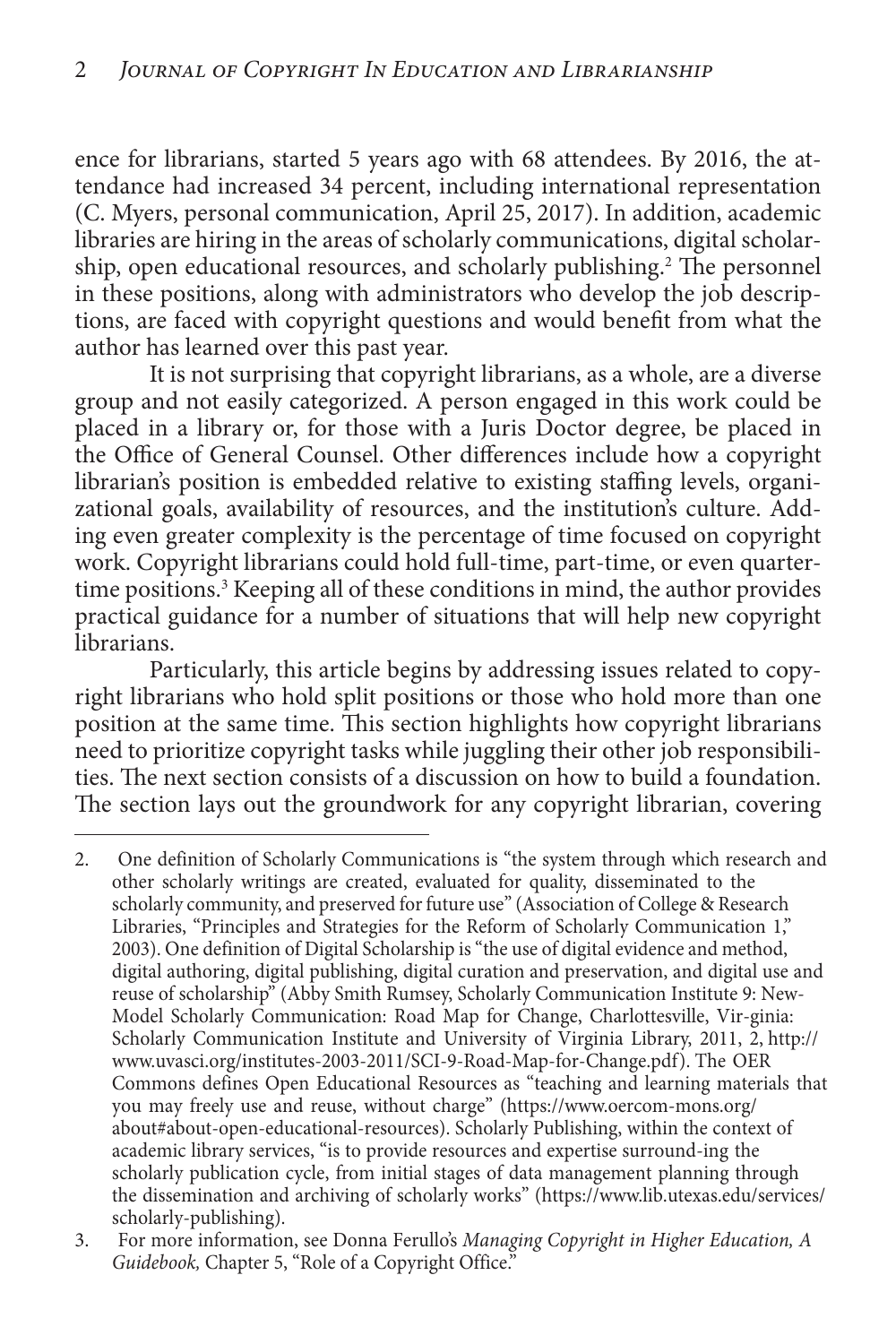the position's priorities, conducting an environmental scan, and marketing a copyright service. In the next section, how copyright librarians can develop a "community of practice" is discussed. Issues such as finding a community and collaborators and embracing the advocate role are addressed. Answering copyright questions is the subject of the ensuing section, which applies two frameworks to any inquiry. "Final Considerations" is the last section, covering important points not already discussed. The five appendices are functional supplements; "Calendar/Events/Key Time Frames" is an organizational tool. The second, "Local Resources," includes recommended items for an individual library. The third and fourth, "Frameworks #1" and "Frameworks #2," are places to start when faced with a copyright problem. The final appendix, "Continuing Education," lists educational resources.

#### **Part 1: Split Positions**

To begin, some copyright librarians have split positions, juggling copyright and non-copyright responsibilities. The author started her librarian career in a split position in which 50% of the work day was spent dealing with electronic reserves and 50% was spent on digital initiatives. Both supervisors were in agreement regarding the balance of duties, but maintaining the relationships with both supervisors required tending, spending time, reporting out regularly, and managing up.

The flexibility to shuffle duties and accommodate needs is critical for part-time copyright librarians and all supervisors. For example, a professor calls at 4:00 pm, needing the copyright ownership details for 20 images by tomorrow. Such a significant last-minute request is likely to conflict with other duties, so the copyright librarian's performance is best supported when their manager(s) have a tacit agreement in place regarding how such situations will be addressed.

The copyright librarian needs to be very organized, keeping a log of questions, projects, and corresponding deadlines. Time-sensitive and project-based tasks, such as graduate students meeting theses/dissertation submission deadlines, demand special attention, as do other projects, such as teaching a workshop and reviewing material for publication or digitization projects. Being well-organized will allow the copyright librarian to manage such projects in the most productive way possible.

The copyright librarian should meet with supervisor(s) regularly, review the workload, and offer solutions to problems. The supervisor(s) may not know what the copyright librarian's activities look like. At its core, the work is outreach and education. The focus is outward-facing, essentially a customer service point, although the position may not be formally stationed as one. Time also matters, as it is a part-time commitment. Having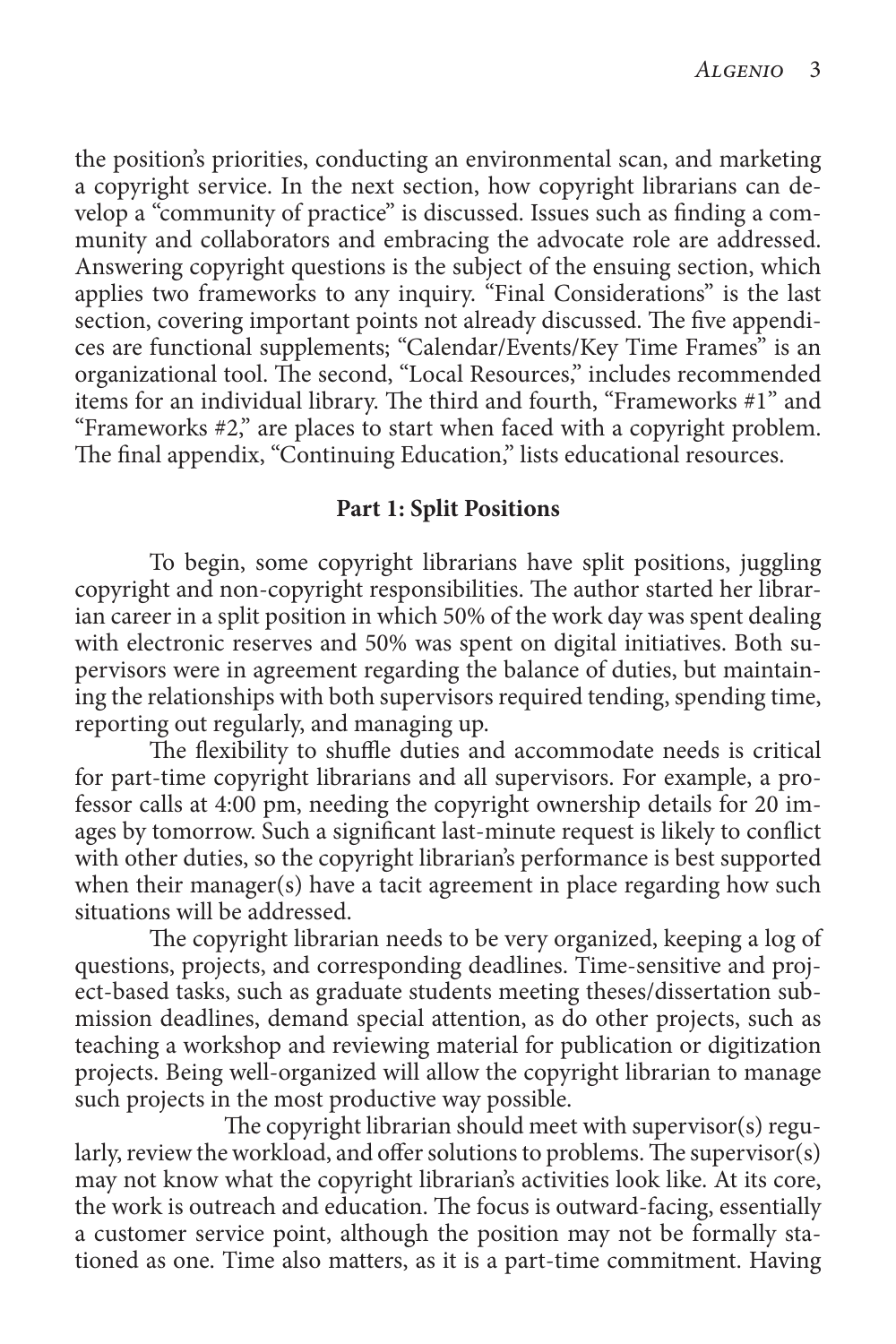enough copyright work to fill the part-time hours takes time to develop. When meeting with supervisors, copyright librarians should clarify how time is spent on different copyright transactions, share the progress of current projects, and report statistics.

### **Part 2: Building a Foundation**

## **Priorities and Goals**

Early on, a copyright librarian should establish boundaries by defining the scope of the job, the library's priorities, and which patrons are library patrons. The question of priorities should be found in the position description, job advertisement, the library and university strategic plans, and conversations with the supervisor and library director. Typical library patrons are the staff, students, and faculty on campus. However, the following are also potential patrons: alumni, members of the general public, and students at the university's satellite campus on another continent. Setting boundaries may be challenging for state university employees, while referrals may be appropriate for positions at private academic institutions.

Setting boundaries is also important when clarifying the scope of the job. An example is a library planning to digitize collections when digitization staff members do not have experience with copyright issues. Since the copyright librarian's main role is as an educator, he or she could draw the line by educating the digitization staff to the point of self-sufficiency, rather than vetting the collection, making fair use determinations, and processing permissions.

Additionally, the author, who was trained in U.S. copyright law, was often in the position of being mistaken for having a law degree. Copyright librarians should draw the line about what they can do and when a lawyer is needed. For example, a librarian who only knows U.S. copyright issues will need to decide how to handle international copyright law questions.

Generally speaking, the job responsibilities cover educating faculty, staff, and students on copyright issues and offering consultation services. Copyright librarians must also follow state, national, and international legal developments. A copyright librarian may be an advocate for the library's open access and scholarly communication endeavors and may review contracts.

A copyright librarian needs to establish a relationship with a member of the university's Office of General Counsel, or the local campus lawyer. Once that person is identified, the copyright librarian should read their curriculum vitae in advance of a meeting and ask the library director, or associate director, for a formal introduction as a courtesy to let the counsel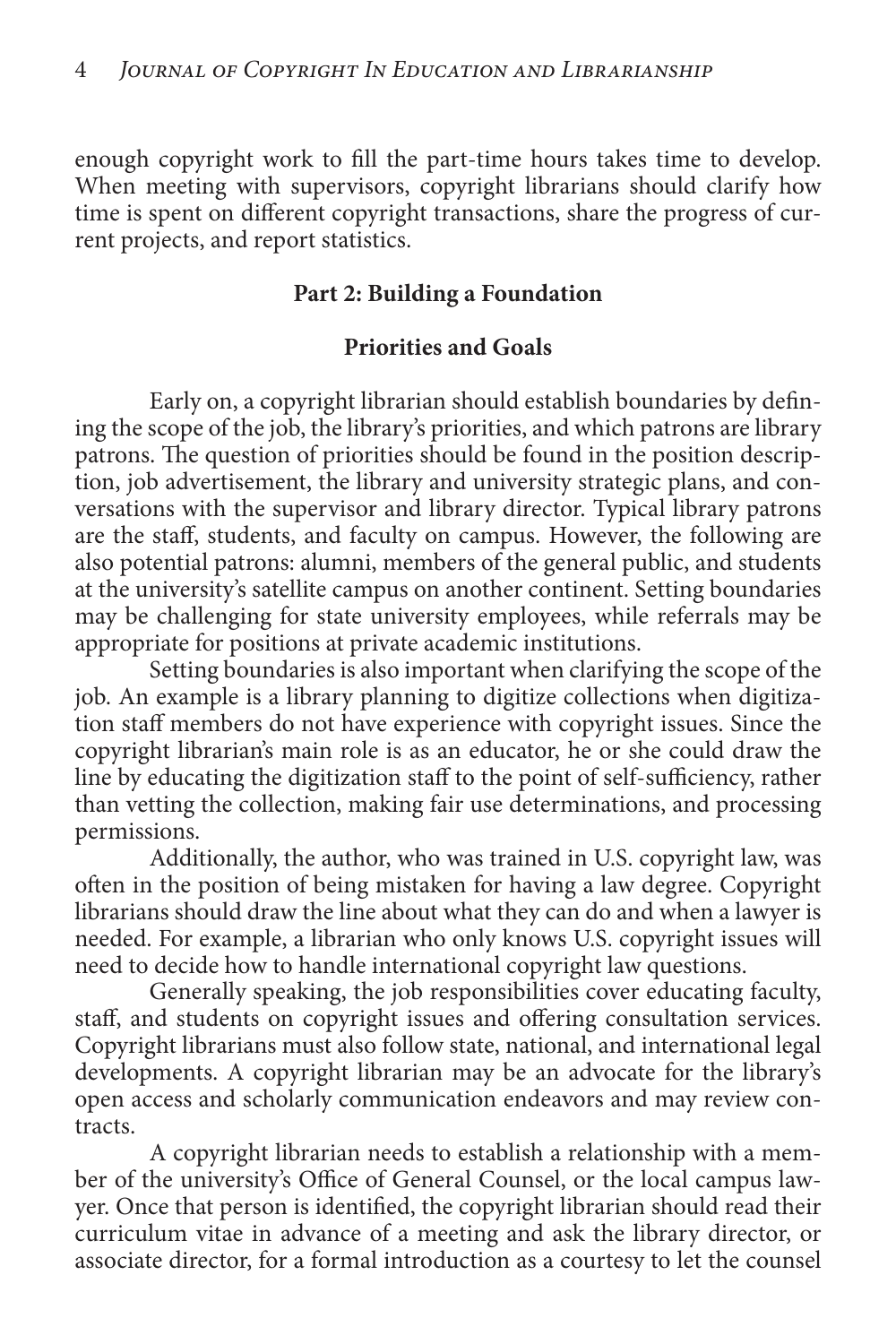know that a copyright service is now available. Then, the copyright librarian should be prepared to share what their activities look like and should encourage the attorney to have open lines of communication. How the job is a form of triage (i.e., it deals with copyright issues on the ground and mitigates risky behavior) should be explained. The counsel should be asked what they want brought to their attention and how they prefer to be contacted.

Any copyright librarian, from the start of their appointment, is advised to document the impact of their efforts. Libraries serve their patrons and are accountable to their communities. Copyright librarians should be prepared to ask their supervisors, administrators, any assessment staff members, and other copyright librarians what the important impact metrics are. This information should be gathered in a spreadsheet, including the responses from colleagues, a list of collaborations with other departments, and an account of the faculty members who have participated in fair use workshops.

In academia, numbers have greater weight when one can show the final output. For example, stating that copyright assistance resulted in 20 dissertations being processed, 15 articles being submitted, and two books being published is more effective than simply noting 37 one-on-one consultations. To gain this information, copyright librarians should ask questions when helping patrons. For example, they should ask about the funding agency, the proposal name, the corresponding dollar figure, and the project's principal investigator when helping researchers. When a grant-funded project is completed, the copyright librarian can then provide a dollar amount in relation to the services they contributed.

#### **Environmental Scan**

The copyright librarian must find opportunities to educate staff within the organization. To accurately identify these opportunities, they need to conduct an environmental scan. Typically, an environmental scan is a process of systematically surveying and interpreting data to note external threats and opportunities. However, the scan should be focused internally, and library staff members should be asked to share their experiences involving copyright issues. This way, the strengths and challenges within the organization are easier to pinpoint. To start, colleagues in preservation, special collections, interlibrary loan, media/course reserves, outreach, instruction, digital collections, and reference, as well as liaisons, should be interviewed. The same staff, should there be more than one library, should be interviewed at discrete locations on one campus.

Two useful interview questions are: "What are their observations and concerns in their copyright work?" and "What kind of education re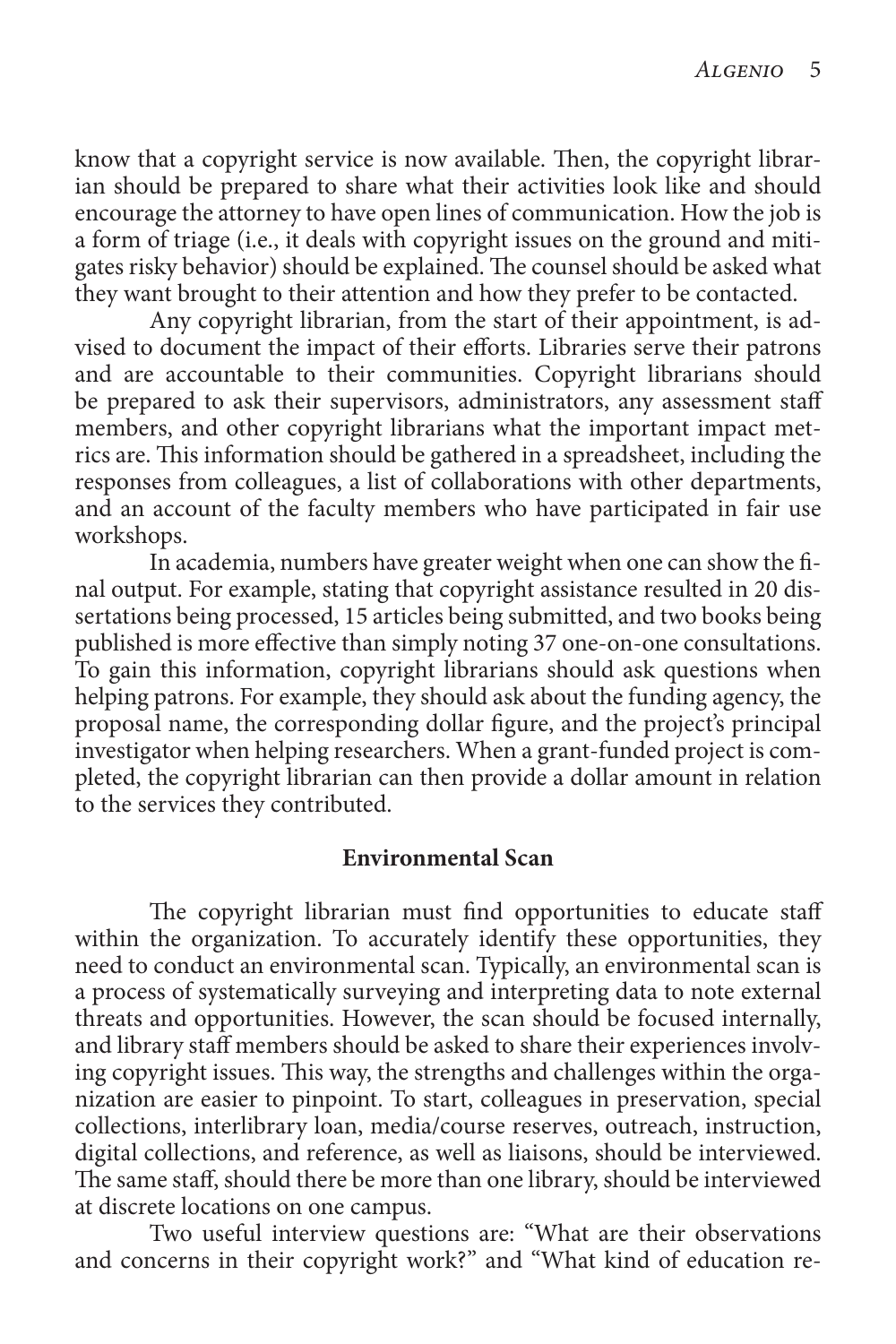lated to copyright issues do they think faculty, students, and staff want and need?" The answers may reveal something internal and specific, such as the reserve staff wanting clarification about how much to scan and upload into the learning management system. Alternatively, they may reveal something broad and external, such as the liaisons wanting the university's copyright policy "translated" into plain English.

The copyright librarian uses the environmental scan to grasp the context of where and how to focus their efforts. The goal is to understand what the organization needs and where it wants help. Once this feedback is in hand and documented, informed decisions can be made for short-term and long-term planning. Short-term efforts address issues noted in the scan and move the library in a strategic direction toward its long-term goals. In the long term, the issues and concerns are also preliminary data points, which can be parlayed into planning and building a full-fledged education program.

#### **Marketing**

A new copyright librarian should inform the community that a person is now serving in the role and how they can be contacted. At the beginning, the campus should be notified about the service, and a web page should be created for the staff directory policy with pictures. The policy should be checked for library-wide email announcements, and a welcome message within the telephone system should be created. A whiteboard should be posted on the office's front door with a cordial greeting, and business cards should be ordered and given to the Reference Desk staff. New copyright librarians should also consider hosting a lunch within the office suite and invite colleagues to drop by and snack.

The word should be spread within the library and beyond. An efficient way of spreading the message is to identify regular meetings with high turnout and ask the chair for a few minutes on the agenda. Some meetings could involve the entire library, all of the liaisons, or a whole department. Additionally, the heads of different departments (e.g., Preservation, Media/ Reserves, Special Collections, Interlibrary Loans, Outreach, Reference, and Instruction) should be approached to seek formal introductions to staff.

Face-to-face contact can be strengthened by other outreach efforts. One method is providing a visual reference, equating the copyright librarian to the service they provide. For example, the words "Ask me about copyright" could be embroidered on a polo shirt, perhaps alongside the library's logo. This inviting phrase is a conversation starter when bumping into a dean on the elevator, socializing at a new employee meet and greet, or waiting in line with students buying coffee. A fiscally conservative idea is to customize a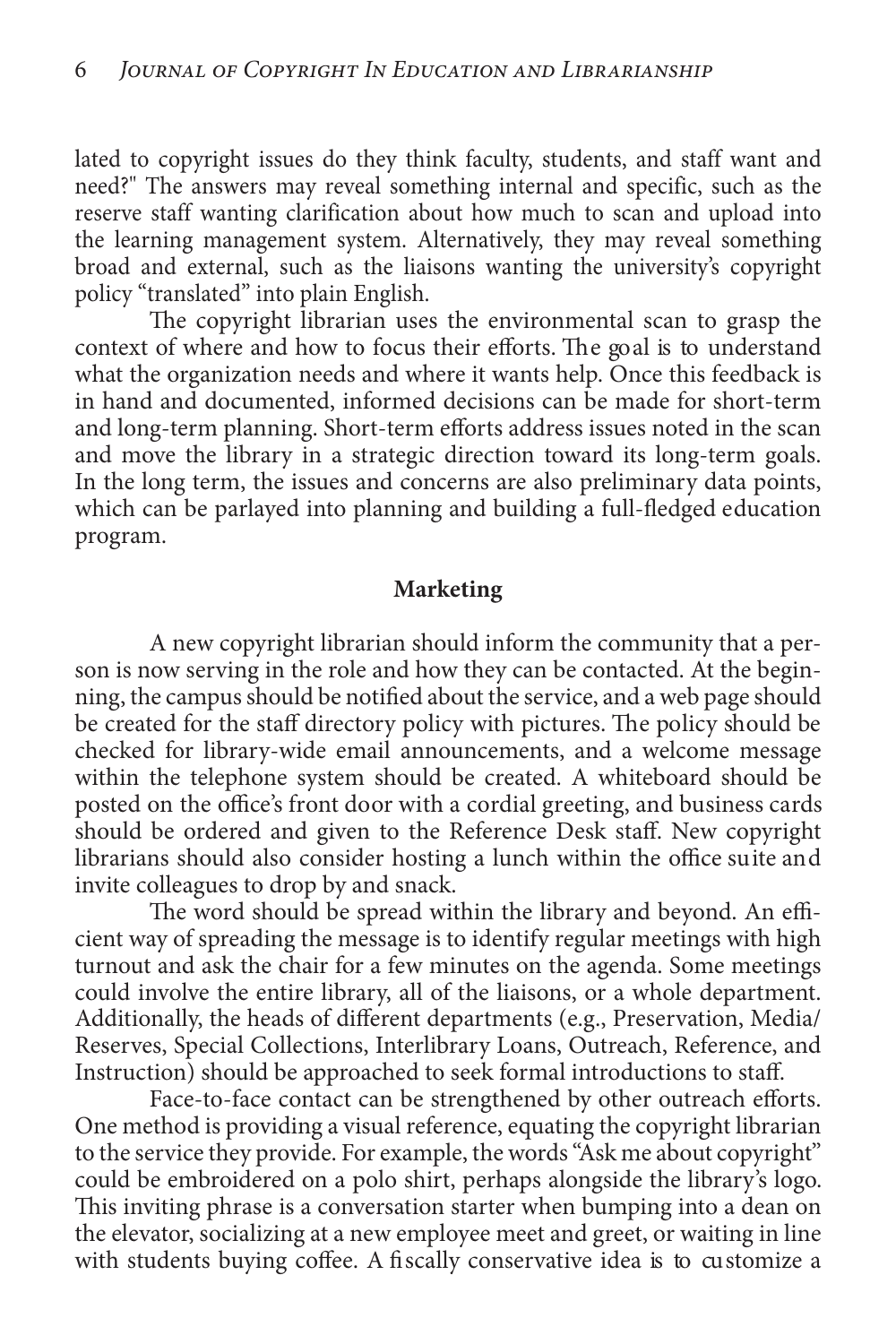nametag. As a new hire, copyright librarians should attend university and library offerings for new employees, approaching them as an opportunity to connect.

Another way to collaborate is through marketing and communications. If the library has its own team, it is a good place to start, or the university's central office may be a good place to make acquaintances. A relationship should be cultivated so that the copyright librarian can learn about the workflow, the lead time required for various initiatives, and the busy periods throughout the year. The option of employing the library's news channels could be explored. One idea is to create a color print flyer, including contact information, a photographic portrait, and three bullet points (research interests, last book read, and favorite movie). A second idea is to create a web page, including an interview with the copyright librarian.

For an external hire, the fact that building trust with coworkers takes time and effort should be addressed. As a new employee, the copyright librarian has a responsibility to publicly display his or her skill as a team player and to demonstrate credibility and the ability to create and nurture trust. One model to follow is Franklin Covey's "The 13 Behaviors of a High Trust Leader."4 Of the 13 behaviors, four are invaluable: keep commitments, talk straight, clarify expectations, and demonstrate respect. One practical way to engender trust is to help with library events, unrelated to copyright and scholarly communications. Volunteering for outreach events after hours, during busy periods, and for major occasions is an option. Should more than one library exist, new hires should request a tour and visit all of them. To get the conversation rolling, they should ask what makes this library unique, what the most unusual, valuable, and popular objects or collections are, and what more incoming students should know about?

An open meeting could be hosted within the library, perhaps called Copyright Conversations. The copyright librarian could use this type of forum to educate staff on topics of interest. One format could be to vet, summarize, and share news covering the last six months, as an update during the fall and spring Copyright Conversations. Incentives, such as snacks, are highly recommended.

Copyright news falls on a continuum of importance. News that qualifies for bringing to the attention of the community is what impacts the dayto-day library operations in the near future, but not in the distant future.

<sup>4.</sup> For the full model, see Franklin Covey's "The 13 Behaviors of High Trust Leaders Mini-Session" (http://archive.franklincovey.com/facilitator/minisessions/ handouts/13\_Behaviors\_MiniSession\_Handout.pdf).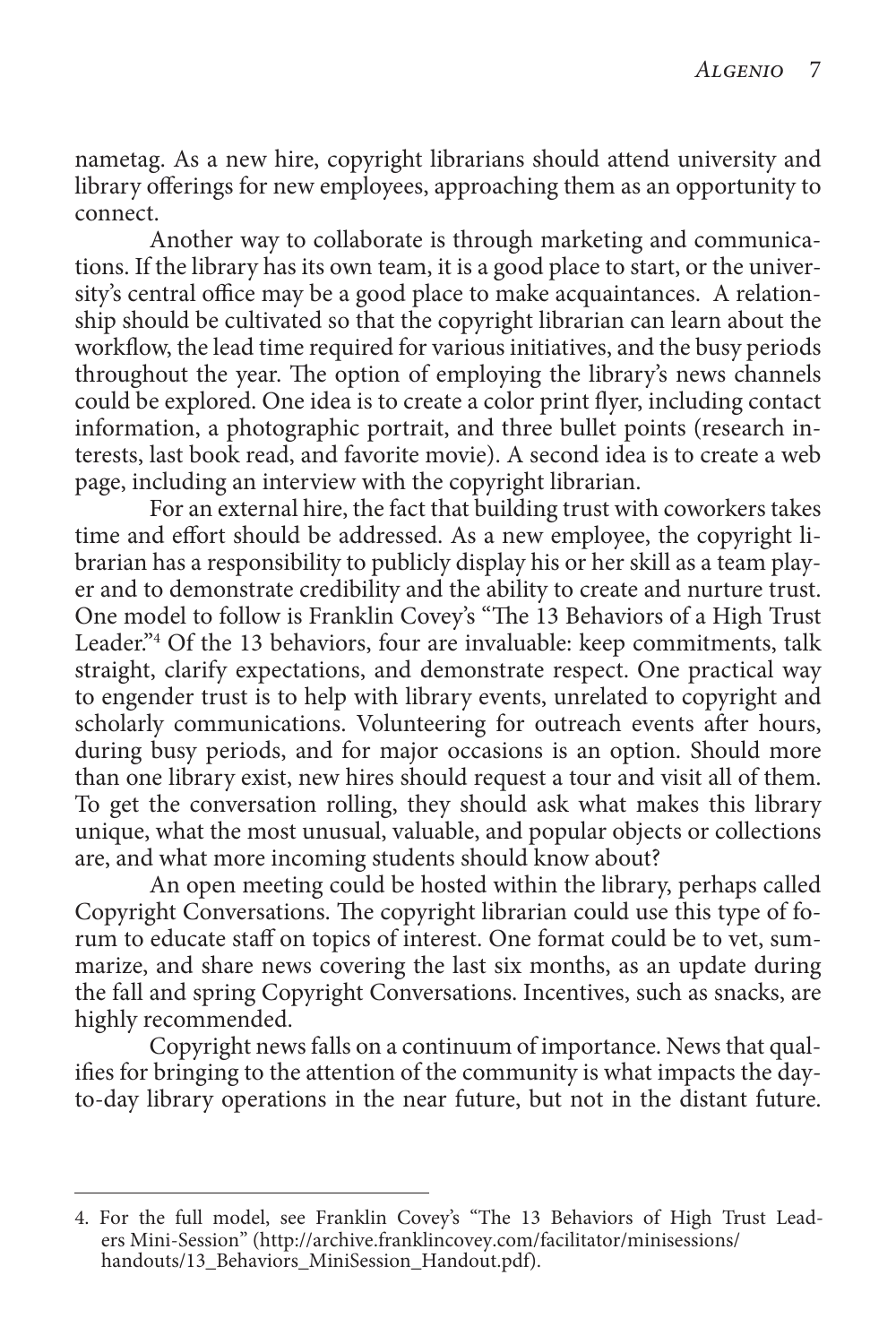An instance of the latter is the Georgia State University court case,<sup>5</sup> which involves library reserves. As of June 2017, it is unresolved, and the resolution may come in early 2018.

When reviewing the news, library staff members should be asked whether they would give their time to hear what you have to say, and how it might affect them. In terms of what to say, the points made should be germane to the audience, pragmatic, and in plain English. Talking straight, rather than talking up or talking down, should be a priority. People's time should not be wasted, and providing too much information should be avoided. They are likely not interested in hearing about the District Court's oral arguments for *Cambridge University Press, Oxford University Press, Inc., Sage Publications, Inc. v. J.L. Albert*.

One example of an update involved these news categories: federal, the Georgia State University court case, relevant bills in the state legislature, activity at the Copyright Office, upcoming local workshops and events, and new resources, such as the Creative Commons certificate program.

Finally, new copyright librarians should take advantage of national and international celebrations to promote copyright awareness on campus. Ripe opportunities include Public Domain Day, Fair Use Week, World Intellectual Property Day, Open Education Week, and Open Access Week. Staff, faculty, and students should be incentivized to participate using interesting trivia and accompanying prizes. A Copyright Conversation about fair use could be hosted during Fair Use Week. General dates and founding organizations of all potential events are listed in Appendix A, Calendar, in chronological order. The Appendix also lists professional development events and key dates for calendaring purposes.

### **Part 3: Developing a Community of Practice**

### **Talking About It**

Once the Copyright Librarian has established the position's priorities, conducted a scan, and publicized their role, he or she should talk about copyright. The author found it was best learned, understood, and mastered within a group. Sorting out complicated concepts, such as the ideaexpression divide, is better managed through the exchange of ideas, talking through an issue together, and debating court case details. Like-minded

<sup>5.</sup> For the Georgia State University (GSU) lawsuit, see GSU's College of Law Library LibGuide (http://libguides.law.gsu.edu/gsucopyrightcase). As of July 2017, the case is referred to as Cambridge University Press, Oxford University Press, Inc., Sage Publications, Inc. v. J.L. Albert.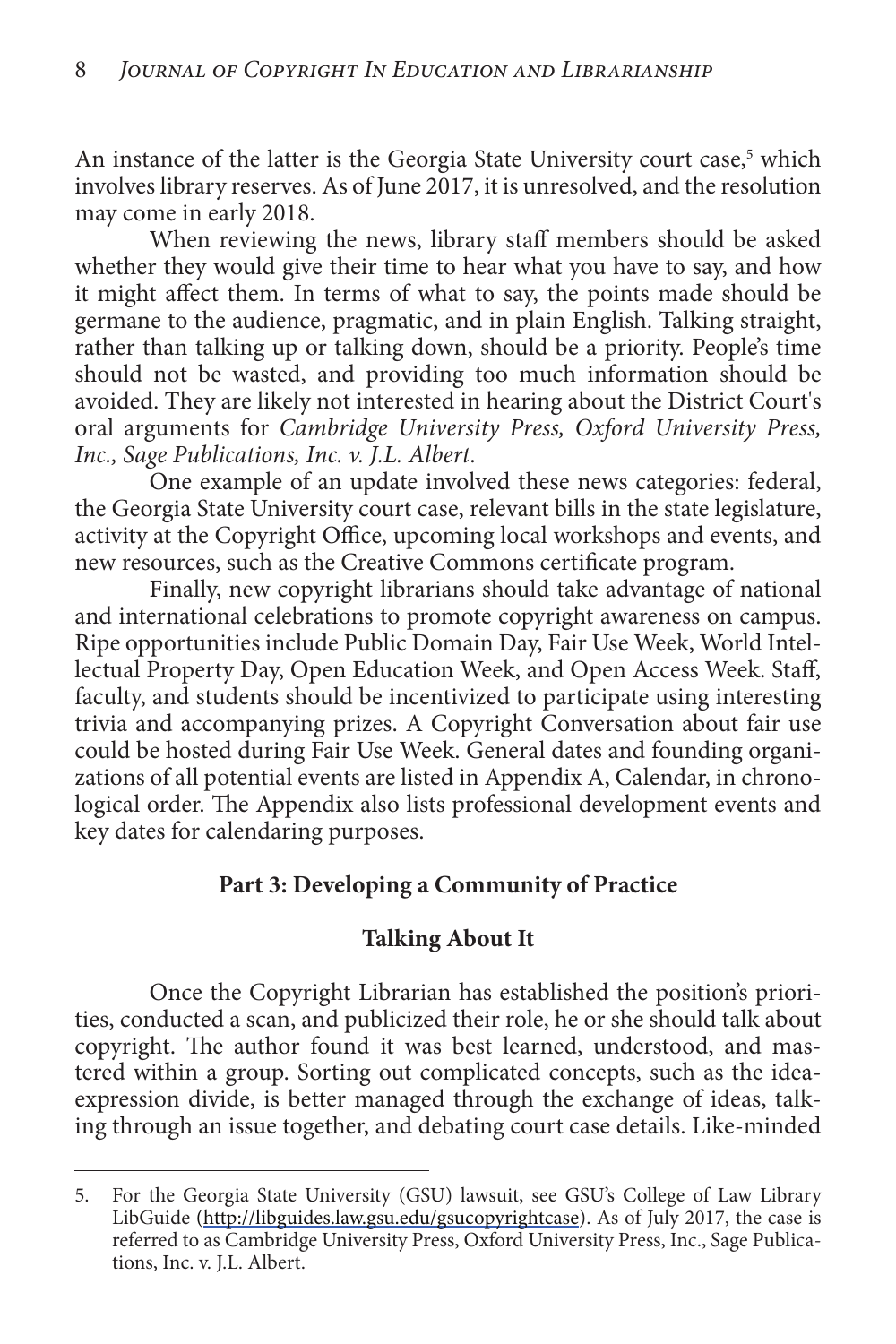people among former classmates or discussion forums should be found.<sup>6</sup> Beyond those social circles, liaisons and faculty in music, media, law, journalism, and education could be engaged.

Branching out, other copyright librarians may be employed at universities and colleges in the area, state, and region. What is more, these colleagues may be within a multi-school system, state library association, or consortia. A guaranteed networking method is attending the Kraemer Copyright Conference or catching copyright webinars.7 A final suggestion is to start a copyright reading group, covering American University/Center for Media and Social Impact's *Codes of Best Practices* or landmark court cases.8

Having a community of fellow practitioners will help new copyright librarians become comfortable talking about copyright and prepare them for communicating with patrons. New hires could start by sharing a recent project (e.g., with a friend employed off-campus) in less than two minutes and without using library or legal terms. If the listener is confused, loses interest, or hits a limit, the conversation should be reframed. Are they getting an answer to what they need to know, or are they being told what is nice to know, but inconsequential? Recognizing the answer to this question comes with practice and patience and is especially relevant when teaching.

Collegial phrases and explanations that can be used for common scenarios include the following: (a) informed opinions, but not legal advice, is available, (b) follow-up questions are necessary to discern the context and facts surrounding the initial question, (c) a response may not be instant because more research is needed, and (d) the copyright librarian's expertise is copyright, not \_\_\_\_ (insert as appropriate). It takes time and practice to develop readily available, friendly remarks to use in everyday conversation, in email, and on the telephone to convey that a copyright service is not a one-stop service.

Diverse perspectives should be sought. The opinions of students, colleagues, and professors fall on spectra of conservative to liberal, uninformed to well-informed, and cautious to assertive. Having an open mind and learning from people thinking across these spectra is invaluable. This approach is

<sup>6.</sup> Two forums are the Association of College and Research Libraries' Scholarly Communication list (http://lists.ala.org/sympa/info/scholcomm) and the Center for Research Libraries' LibLicense-L Discussion Forum (http://liblicense.crl.edu/discussion-forum/).

<sup>7.</sup> Two organizations that host webinars are the Association of Southeastern Research Libraries (http://www.aserl.org) and the American Library Association's CopyTalk (http://www.ala.org/advocacy/pp/pub/copytalk).

<sup>8.</sup> Some recommendations are Kelly v. Arriba-Soft, Bill Graham Archives v. Dorling Kindersley Ltd., Perfect 10, Inc. v. Amazon.com, Inc., Campbell v. Acuff-Rose Music, and Eldred v. Ashcroft.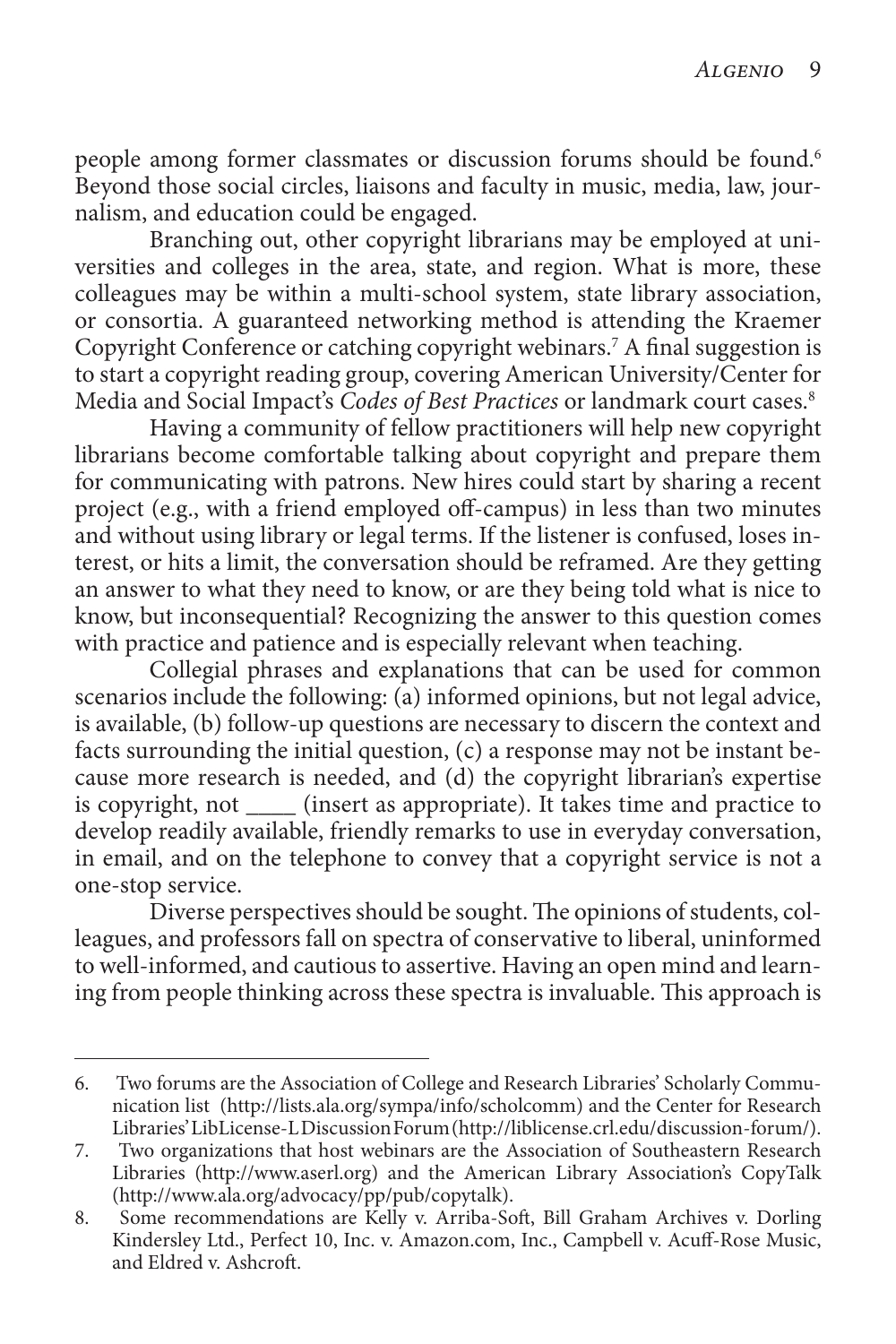also important in understanding the business of content industries, such as publishers and record labels.

Once the 3-month anniversary arrives, the statistics should be reviewed, and a story about the copyright librarian's work should be constructed. The story should be ready when the copyright librarian meets an associate dean, a professor, or an administrator.

#### **Finding Partners**

Once the community knows a copyright service is available and the copyright librarian is conversant, collaborators internal and external to the library should be found.

The librarians who support graduate students and faculty, if any, should be discerned. These candidates may include certain liaisons, a graduate studies librarian, or coworkers in Outreach and Instruction. The copyright librarian should express interest in learning about all things related to copyright and intellectual property on campus, whether they are events, classes, webinars, or news.

Outside the library, connections should be made with any department that also supports faculty and graduate students. These departments need to be centered on research, technology commercialization, and theses and dissertations. Hosting a library table at orientations and resource fairs for new faculty and incoming graduate students should be considered. Services for disabled students, a law school, a writing center, and a university press are also well-suited partners.

Whether there is a department that assists faculty with becoming better teachers and using new technology should be determined. If so, such a department would be an optimal cohost when offering copyright workshops. The department would likely have the institutional knowledge, social connections, and an in-house communication network in place. Sharing resources to incentivize attendees (with refreshments) might be possible.

One way to make connections outside the library is to seek out programs that serve undergraduate honors students and graduate student groups, such as contacting the president of the local postdoctoral association chapter. University events should be used as opportunities to socialize, meet people, and hand out business cards. The author found the faculty and support staff in Media Studies, Journalism, Education, Law, Music, Fine Arts, and Radio/Television/Film to be receptive to discussing the role that copyright plays in their fields.

In addition to forging partnerships, outreach also means being an advocate for the library. The library director should understand the scope of copyright librarian's involvement. Understanding advocacy means com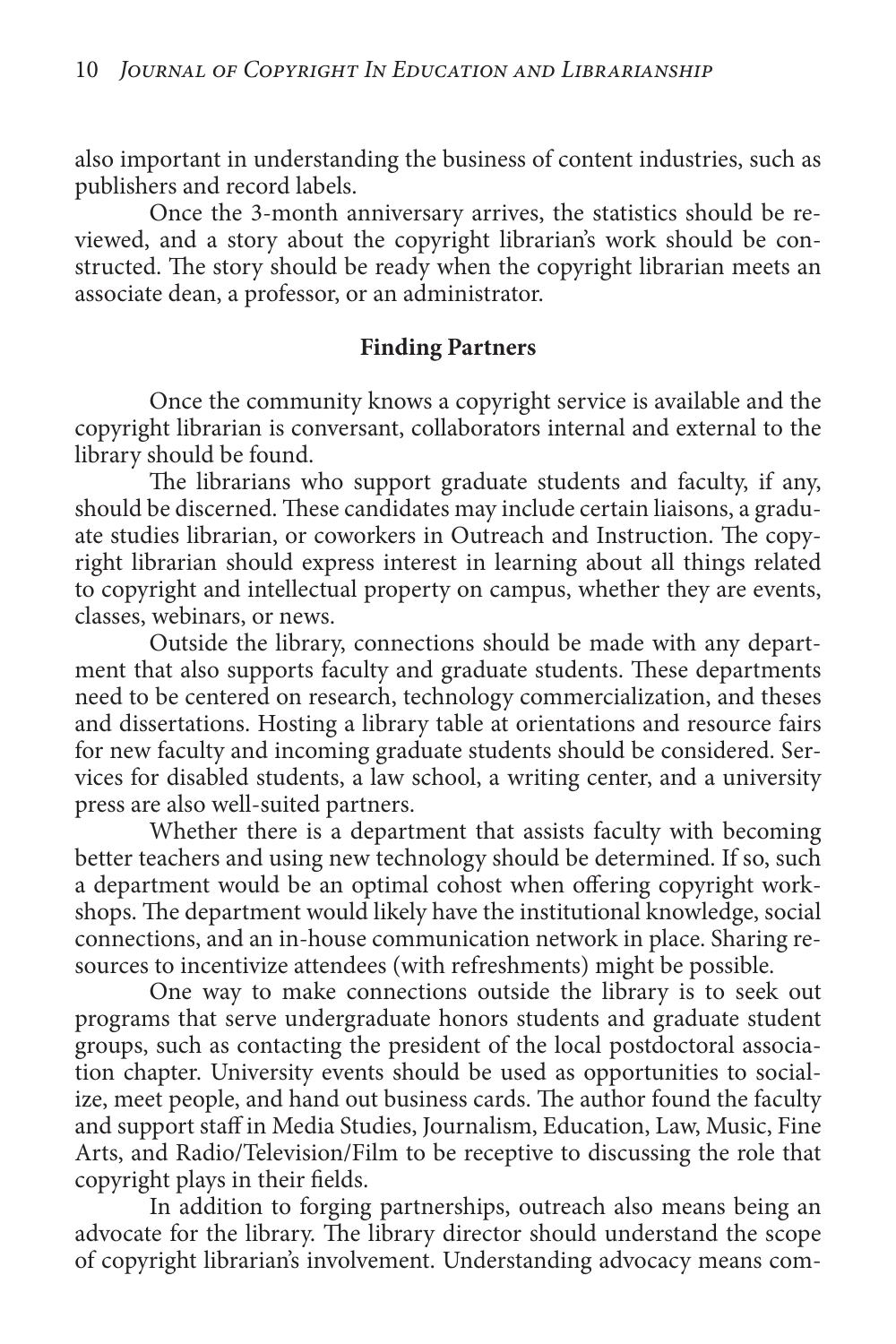prehending why it matters. At the federal level, the United States' House Judiciary Committee is currently reviewing copyright law, with the intent to change it. The gravity and importance of this review, and how it progresses, cannot be overstated.

The copyright librarian's role as an educator applies to elected government officials. New hires should exercise their freedom of speech and write Committee members about how the law helps libraries, and senators and members of the House of Representatives should be contacted to explain how sections  $$107, 108, 109(a)$  and (c), 110(1) and (2), and 121 of the Copyright Act are beneficial as they stand. For state employees, this endeavor is not a conflict of interest, as state resources are not spent electing a political candidate to office.

A second possible avenue is advocating at the state level. The copyright librarian should confer with the library director again, and once given the green light, determine whether the university has its own liaison. This post may be in Government Relations or housed in the President's Office or located elsewhere in the administration. The liaison's goal is to "elevate teaching, research, and service in partnership with federal and state government entities."9 First, how the liaison evaluates bills while the state legislature is in session should be determined. If it is within their purview, copyright librarians need access to this process to review pertinent bills. The librarian can then weigh in, should these bills relate to copyright, higher education, or academic libraries from the library's perspective.

#### **Part 4: The Questions**

A copyright librarian can generally expect questions on three broad topics: licensing, ownership, and fair use. A system should be set up to organize when questions come in, when a response is needed, and whether a deadline is flexible. Addressing a patron's turnaround time is excellent customer service, and having a system in place will help when questions come faster and more often.

From the outset, questions should be documented. Recording the following details will help the supervisor identify how much time an exchange took, student/staff/faculty status and department, how the patron found this service point (referral, web form, etc.), and the main subjects of inquiry. Over time, the data should be revisited, and emerging patterns should be noted. Significant patterns to observe include the average turnaround time, multiple questions from the same department, and assessments of how

<sup>9.</sup> Texas A&M University, Office of Government Relations (http://governmentrelations. tamu.edu/federal/index.html).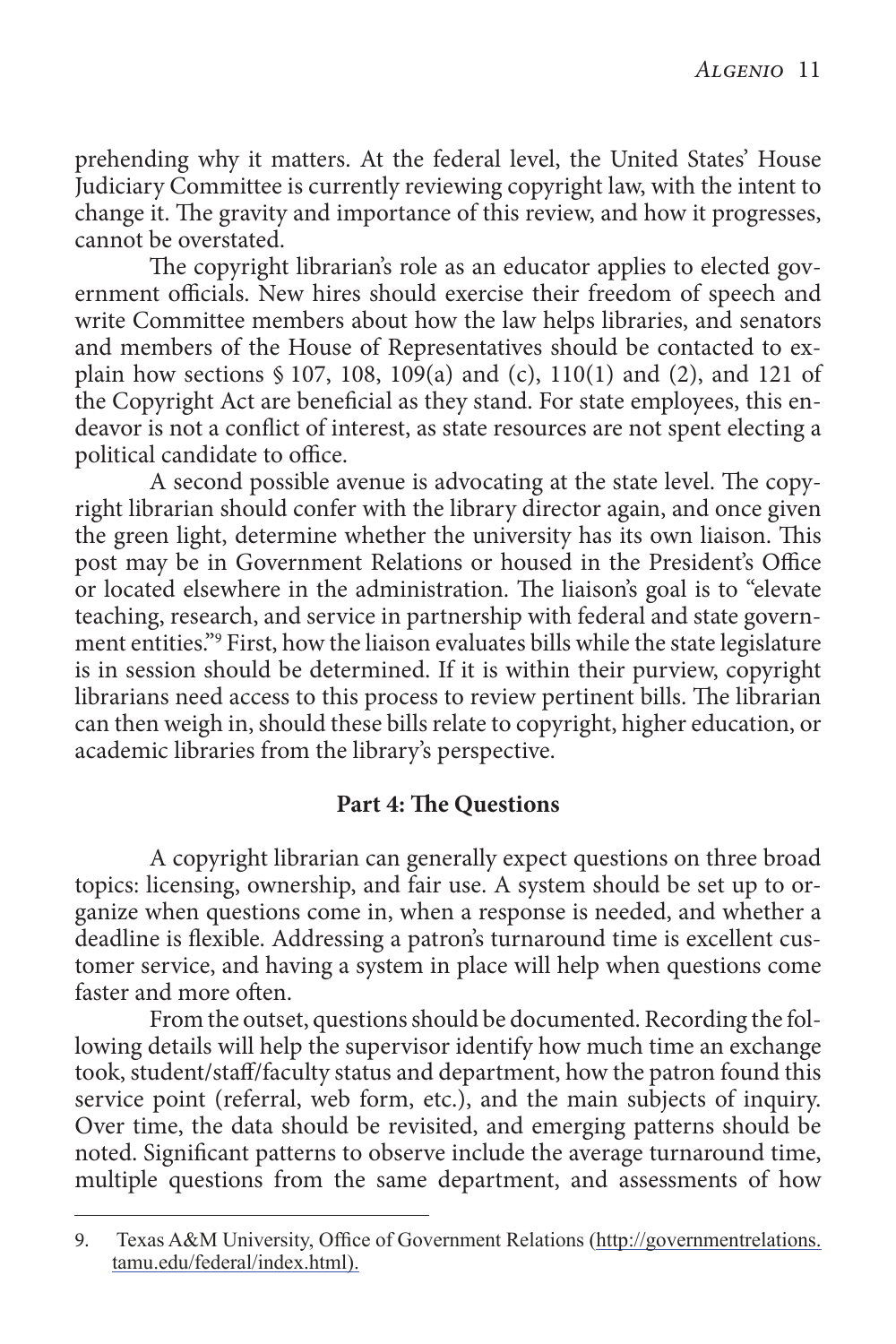much research is involved. Another idea is to use textual analysis software, or a word cloud generator, to see what words come up most often.

Copyright Librarians have two frameworks to rely on when answering questions. One is "A Framework Analysis," by Anne Gilliland, Lisa Macklin, and Kevin Smith, and the other is "A Copyright Analysis" by Dr. Donna Ferullo. They are shown in Appendices D and E. Both ask key questions about the situation at hand and follow a linear progression. First, a framework examining the public- and private-facing issues should be worked through. Next, a response that satisfies patrons' underlying concerns and that answers their question, makes sense, and is beneficial should be composed.

The author, from the beginning, stipulated the standards of customer service. She consistently tracked her workload and deadlines so that patrons received an accurate and reasonable time frame when to expect an answer. In some cases, negotiations ensued, which involves a balancing act between the time needed to craft the answer and the patron's deadline. Additionally, a stressed graduate student would call at a moment's notice, and this negotiation would be extemporaneous.

## **Part 5: Final Considerations**

Copyright is about managing risk, and the copyright librarian should get comfortable with it. The library administrators may expect the boundaries of fair use to be pushed. Copyright librarians should keep in mind § 504(c)(2) of the Copyright Act, which deals with statutory damages and employees of nonprofit educational institutions or libraries.

Self-reliance is important. Applying a copyright education to the day-to-day job has no guide book. Copyright librarians should pretend that they are the only person in the world doing this job; this will make them better at the job. A list of resources that can help guide new hires is in Appendix B, under Resources.

Copyright Librarian is a fairly new profession.10 New hires should manage up and help their supervisors and administrators comprehend what copyright work looks like on the front lines, how the work flows, and how the rhythm changes throughout the year.

Copyright librarians should engage in continuing education and revisit difficult subjects a second, third, and fourth time. Appendix E lists self-paced online classes that are free and some that are at cost and require travel or face-to-face engagements. Appendix B includes Resources, Blogs,

<sup>10.</sup> Kenny Crews held the first copyright librarian position, 23 years ago, in 1994 at Indiana University-Purdue University Indianapolis.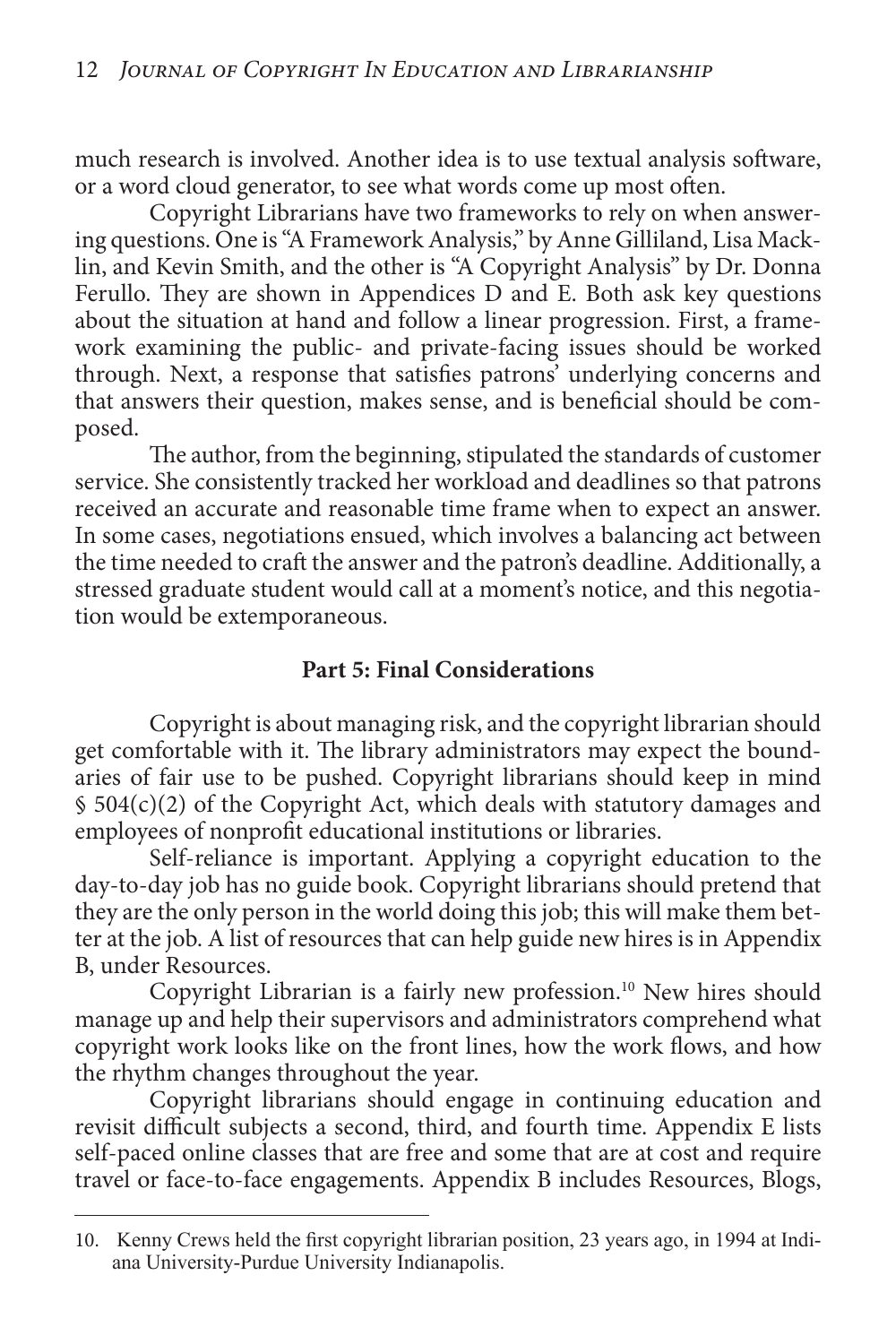and notes about major figures and organizations that follow and comment on legal developments.

In closing, copyright librarians work with departments across the library and their campus. In this paper, the author focused on the processes of building a foundation and developing a community of practice. Hopefully, new copyright librarians will be informed by the practical takeaways of what to expect in the first year that are offered in this work.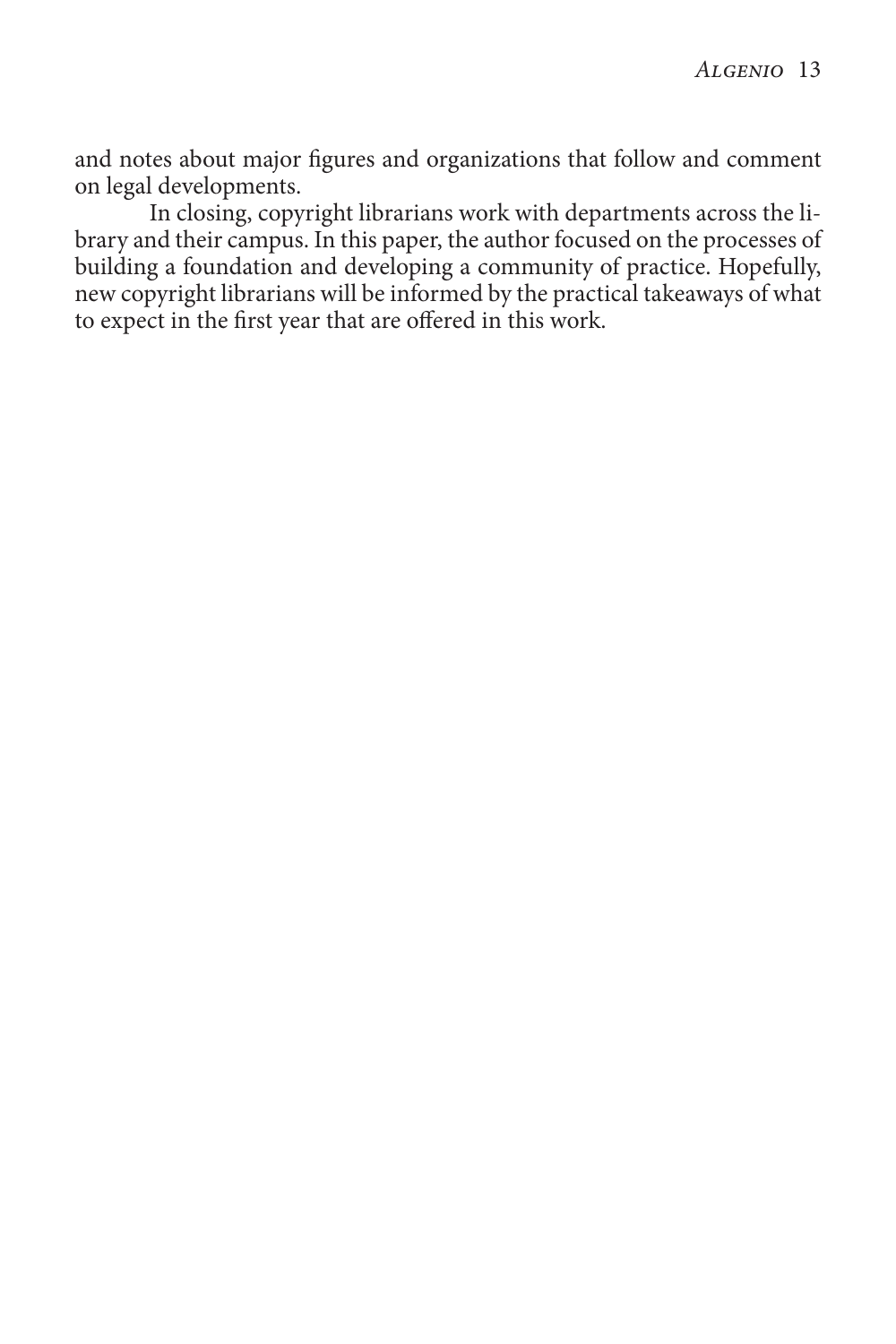#### 14 *Journal of Copyright In Education and Librarianship*

#### **References**

American Library Association. (n.d.). CopyTalk webinars. Retrieved from [http://www.ala.](http://www.ala.org/advocacy/pp/pub/copytalk) [org/advocacy/pp/pub/copytalk](http://www.ala.org/advocacy/pp/pub/copytalk)

Association Library Association. (n.d.). Scholcomm-*ACRL-scholarly communication*. Retrieved from http://lists.ala.org/sympa/info/scholcomm

Association of Southeastern Research Libraries. (n.d.). *Archive of webinars and materials*. Retrieved from http://www.aserl.org/archive/

Center for Research Libraries. (n.d.). *Discussion Forum*. Retrieved from [http://liblicense.crl.](http://liblicense.crl.edu/discussion-forum/) [edu/discussion-forum/](http://liblicense.crl.edu/discussion-forum/)

Crews, K. D. (2000). The copyright management center at IUPUI: Brief history, dynamic changes, and future demands. *Indiana libraries: Journal of the Indiana Library Federation and the Indiana State Library, 19*(1), 13–15.

Ferullo, D. (2014). *Managing copyright in higher education. A guidebook*. Lanham, MD: Rowman & Littlefield.

FranklinCovey. (n.d.). *Relationship Trust: The 13 behaviors of high trust leaders mini-session*. Retrieved from [http://archive.franklincovey.com/facilitator/minisessions/handouts/13\\_](http://archive.franklincovey.com/facilitator/minisessions/handouts/13_ Behaviors_MiniSession_Handout.pdf) [Behaviors\\_MiniSession\\_Handout.pdf](http://archive.franklincovey.com/facilitator/minisessions/handouts/13_ Behaviors_MiniSession_Handout.pdf)

Gilliland, A., Macklin, L., & Smith, K. (2015, June). *A framework for analyzing any copyright problem*. Retrieved from http://hdl.handle.net/1808/22723

Texas A&M University. (n.d.). *Office of government relations.* Retrieved from http:// governmentrelations.tamu.edu/federal/index.html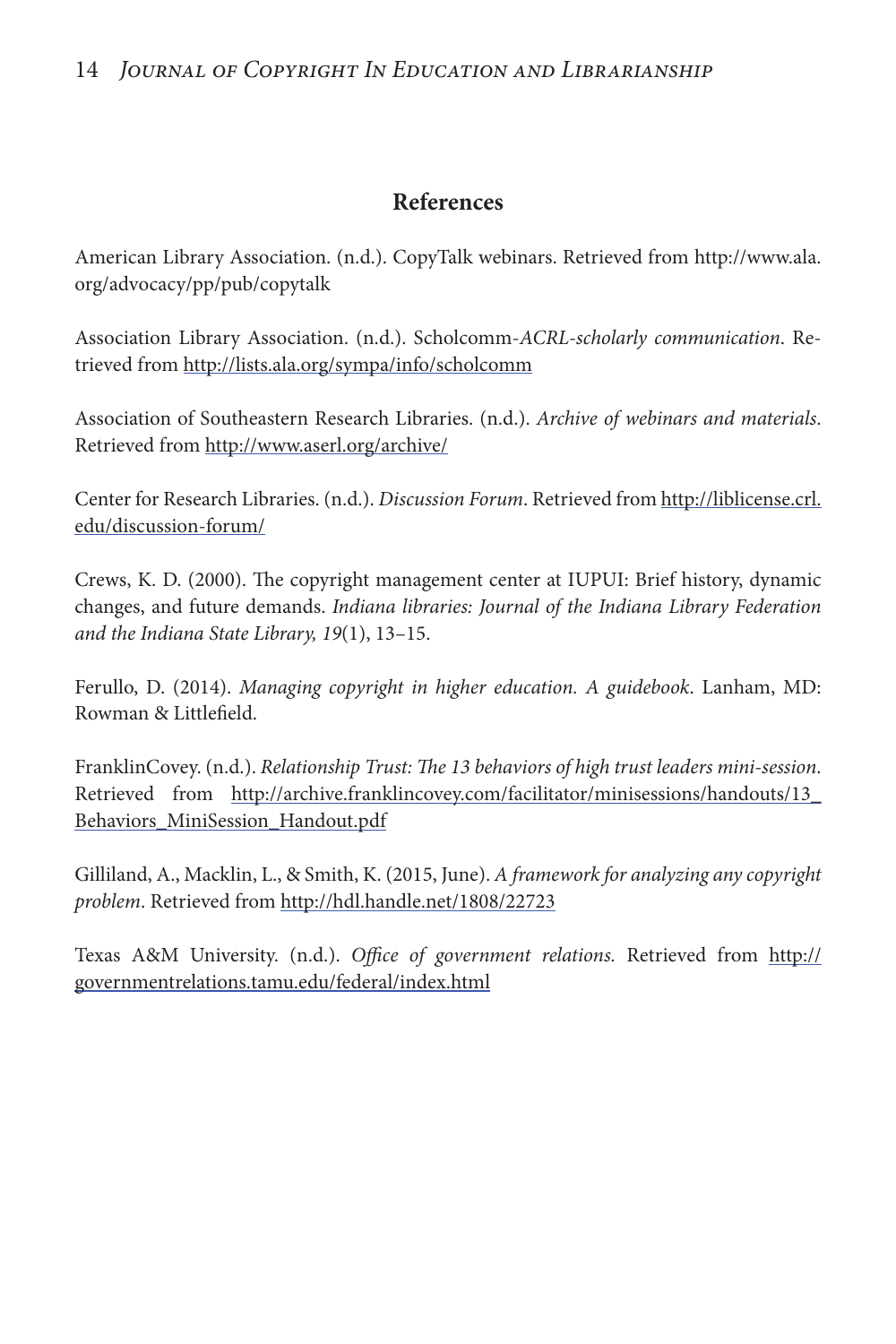## **Appendix A: Calendar/Events/Key Time Frames**

This Appendix serves as an organizational tool. The first section, the Calendar, lists national and international celebrations related to copyright. It also includes a call for nominations for conferences and their corresponding registration dates that occur consistently year to year.

The second section, Events, is a list of resources for copyright professional development events. The third and final section, Key Time Frames, delineates significant periods for a copyright librarian's calendar.

## **Calendar**

### **January**

Public Domain Day, Duke University School of Law, [https://law.duke.edu/cspd/](https://law.duke.edu/cspd/publicdomainday/) [publicdomainday/](https://law.duke.edu/cspd/publicdomainday/)

Kraemer Copyright Conference, University of Colorado Colorado Springs, [www.uccs.edu/](https://www.uccs.edu/copyright/kraemerconference.html) [copyright/kraemerconference.html,](https://www.uccs.edu/copyright/kraemerconference.html) registration is available.

### **February**

Fair Use/Fair Dealing Week, Association of Research Libraries and Harvard University, http://fairuseweek.org/

### **March**

Robert L. Oakley Memorial Scholarship, American Library Association, [http://www.ala.](http://www.ala.org/awardsgrants/robert-l-oakley-memorial-scholarship) [org/awardsgrants/robert-l-oakley-memorial-scholarship](http://www.ala.org/awardsgrants/robert-l-oakley-memorial-scholarship)

Freedom of Information Day, American Library Association, [http://www.ala.org/advocacy/](http://www.ala.org/advocacy/advleg/federallegislation/govinfo/opengov/freedomofinfo) [advleg/federallegislation/govinfo/opengov/freedomofinfo](http://www.ala.org/advocacy/advleg/federallegislation/govinfo/opengov/freedomofinfo)

Open Education Week, Open Education Consortium, https://www.openeducationweek. org/

## **April**

Preservation Week, Association for Library Collections and Technical Services, http:// www.ala.org/alcts/preservationweek

World Intellectual Property Day, World Intellectual Property Organization, [http://www.](http://www. wipo.int/ip-outreach/en/ipday/) [wipo.int/ip-outreach/en/ipday/](http://www. wipo.int/ip-outreach/en/ipday/)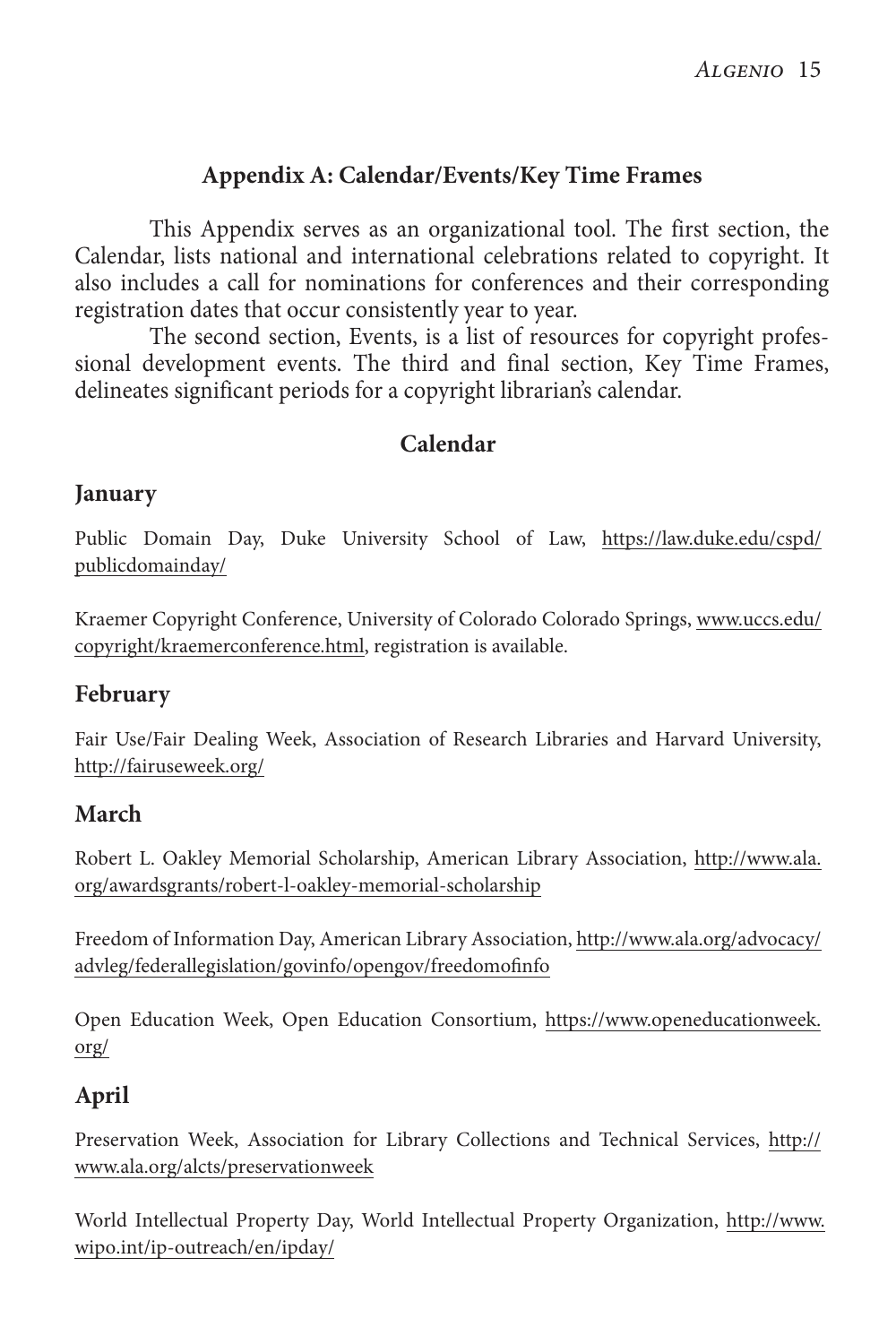## **June**

Kraemer Copyright Conference, University of Colorado, Colorado Springs, [www.uccs.edu/](www.uccs.edu/copyright/kraemerconference.html) [copyright/kraemerconference.html](www.uccs.edu/copyright/kraemerconference.html)

## **September**

International Day for the Universal Access to Information, International Federation of Library Associations, https://www.ifla.org/

## **October**

Open Access Week, Scholarly Publishing and Academic Resources Coalition, [http://www.](http://www. openaccessweek.org/) [openaccessweek.org/](http://www. openaccessweek.org/)

Open Education Conference, Dr. David Wiley (founder), https://openedconference.org/

## **November**

University Press Week, Association of American University Presses, [http://www.aaupnet.](http://www.aaupnet. org/index.php) [org/index.php](http://www.aaupnet. org/index.php)

The Kraemer Copyright Conference is the only conference dedicated to copyright, offered each year, and lasts longer than a day. The following national conferences have a minor focus on copyright: the Association of College and Research Libraries, the American Libraries Association, the Society of American Archivists, the Charleston Conference, and Electronic Resources & Libraries. The following section provides resources for other events.

## **Other Event Resources**

**Academic libraries with a copyright office**. For example, Brigham Young University's Copyright Licensing Office held a Copyright Symposium in 2015 and will do so again in fall 2017, https://copyright.ce.byu.edu/.

**Regional conferences.** For example, the University of North Texas Libraries holds an Open Access Symposium, with different themes each year (https://openaccess.unt.edu/). The focus was the law and public information in 2015.

**State-level library associations.** For example, the Texas Library Association held two copyright sessions during the 2017 annual conference.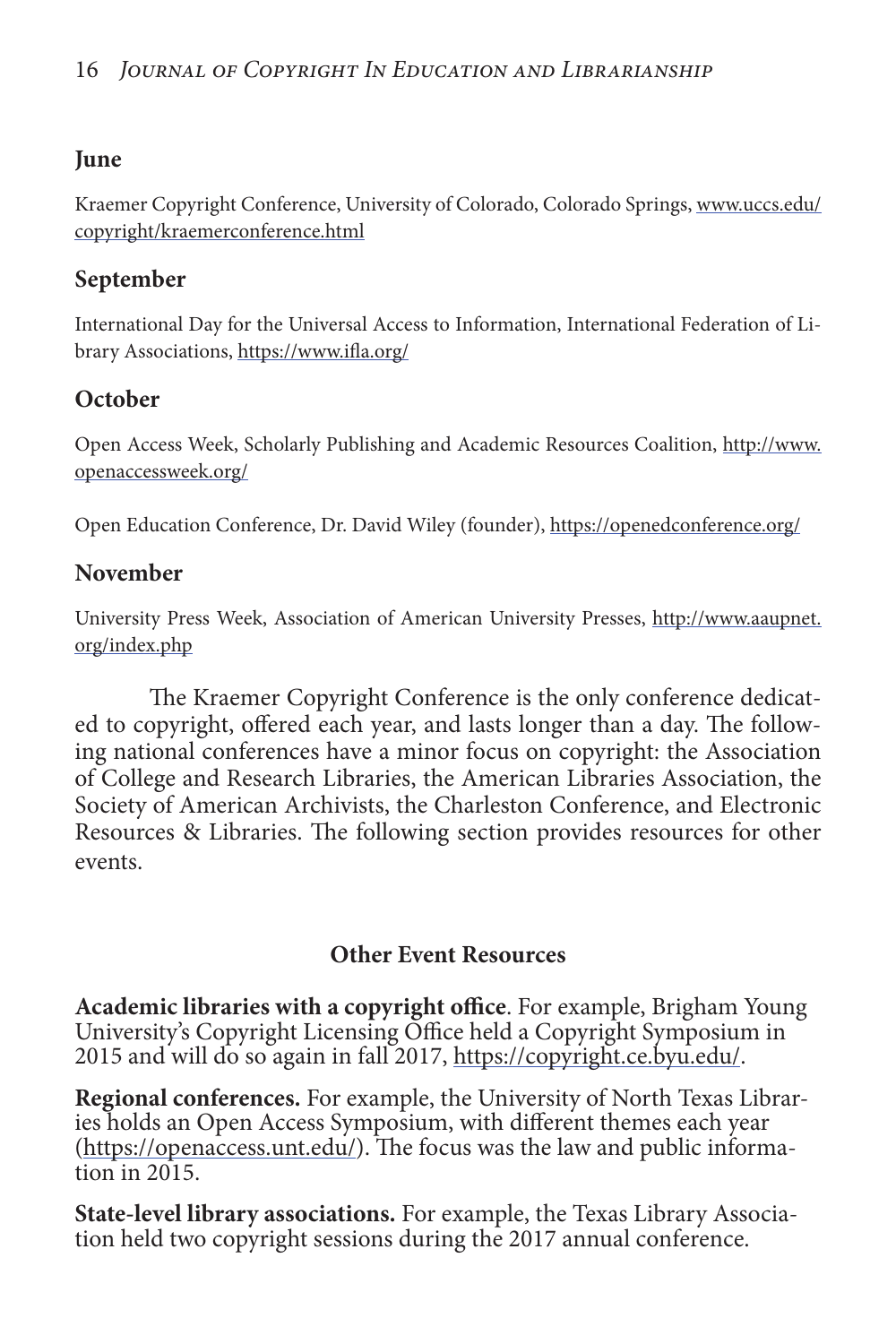**Organizations focused on scholarly communications.** For example, Force11 is hosting a Scholarly Communications Institute on July 2017 (https://www.force11.org/).

**Law schools.** For example, The Berkeley Center for Law and Technology, part of the University of California Berkeley School of Law, regularly hosts events on intellectual property topics[, https://www.law.berkeley.edu/](https://www.law.berkeley.edu/research/bclt/) [research/bclt/.](https://www.law.berkeley.edu/research/bclt/) Also, The Program on Information Justice and Intellectual Property, Washington College of Law, American University, regularly hosts webinars about copyright, http://www.pijip.org/.

## **Key Time Frames**

All of the following are significant and specific to the copyright librarian's situation.

**Immediately after hiring:** Key recurring meetings (e.g., staff and liaisons) should be noted, and the copyright librarian should ask for 5 minutes on the agendas to make introductions and identify goals.

**Evaluation period:** Invitations to speak, feedback from patrons, the number of workshop attendees, and details about questions should be documented.

**At 6-month intervals:** Open forums to share news should be established.

**Late spring to early summer:** Workshops for staff, faculty, and graduate students should be booked during the summer and fall semesters.

**Late summer to mid-fall:** Workshops for staff, faculty, and graduate students should be booked during the spring semester.

**Fall:** An outreach strategy should be implemented to figure out the best events to attend.

**Deadlines for graduate students**: The copyright librarian received more time-sensitive questions preceding these deadlines when students must submit their theses and dissertations to the graduate school office.

**Legislative Sessions:** The workload expands to include reviewing bills when the legislature is in session.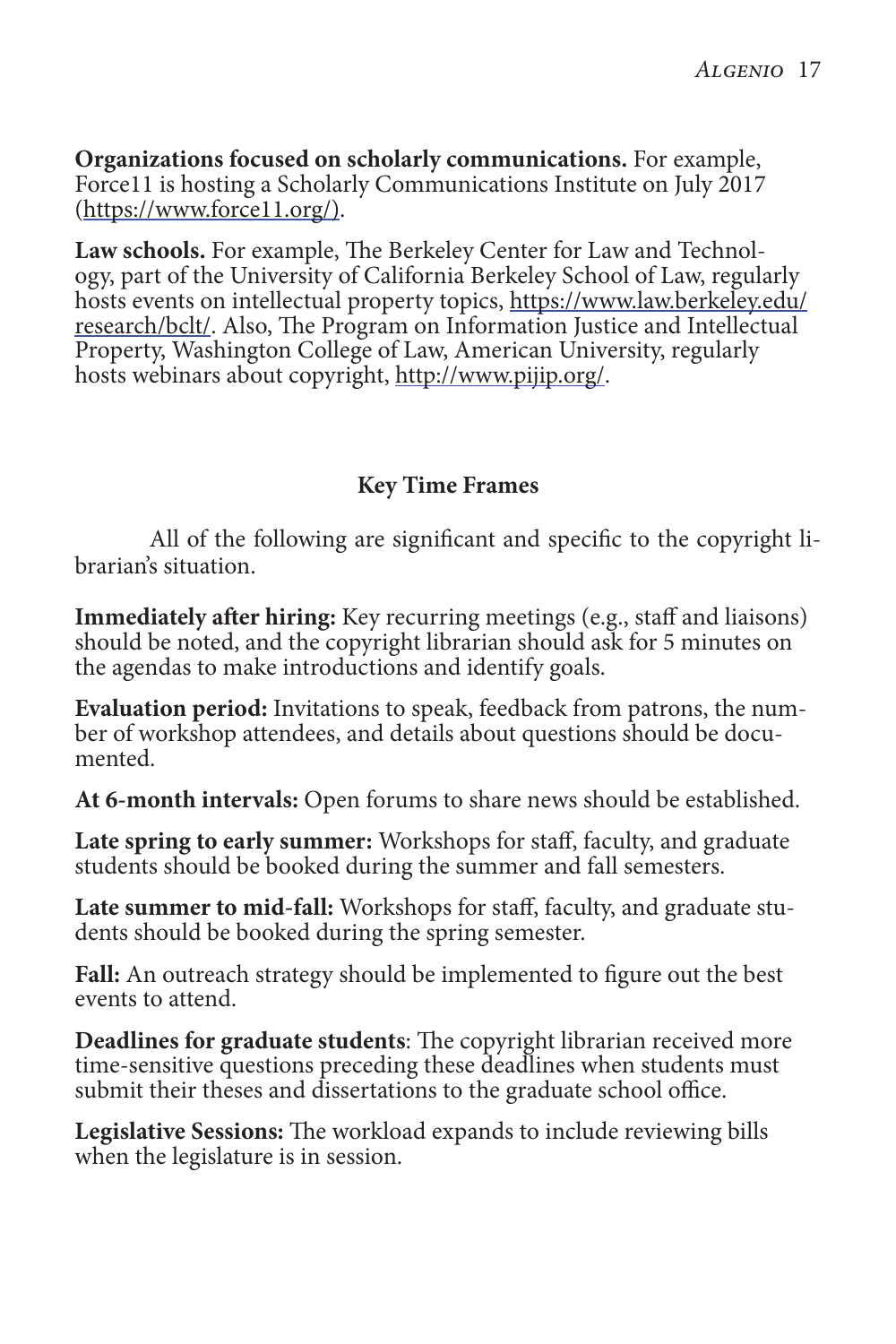## **Appendix B: Resources**

The author uses the following resources on a regular basis.

## **Blogs**

Authors Guild, https://www.authorsguild.org/whats-new/

In the Open, https://intheopen.net/

IP Watch, https://www.ip-watch.org/

Rebecca Tushnet's 43(B)log, http://tushnet.blogspot.com/

## **Duration**

Hirtle, P. (2017, January 1). *Copyright Term and the Public Domain in the United States*. Retrieved from [http://copyright.cornell.edu/resources/](http://copyright.cornell.edu/resources/publicdomain.cfm) [publicdomain.cfm](http://copyright.cornell.edu/resources/publicdomain.cfm)

## **Education Programs**

Harvard University. (n.d.). *Copyright First Responders Program*. Retrieved from http://copyright.lib.harvard.edu/

The University of North Carolina at Chapel Hill University Libraries. (2017, April 26). *P2P Copyright Network Training*. Retrieved from http:// guides.lib.unc.edu/P2PCopyrightNetwork/Welcome

## **International Law**

Crews, K. D. (2015, June 10). *Study on Copyright Limitations and Exceptions for Libraries and Archives: Updated and Revised*. Retrieved from http://www.wipo.int/meetings/en/doc\_details.jsp?doc\_id=306216

Goldstein, P. (2001). *International Copyright: Principles, Law, and Practice*, New York, NY: Oxford University Press.

Seng, D. (2016, May 9). *Draft Study on Copyright Limitations and Exceptions for Educational Activities*. Retrieved from [http://www.wipo.int/](http://www.wipo.int/meetings/en/doc_details.jsp?doc_id=337160) [meetings/en/doc\\_details.jsp?doc\\_id=337160](http://www.wipo.int/meetings/en/doc_details.jsp?doc_id=337160)

## **News**

The United States' Copyright Office's NewsNet, [https://www.copyright.](https://www.copyright. gov/newsnet/) [gov/newsnet/](https://www.copyright. gov/newsnet/)

## **Print Documents**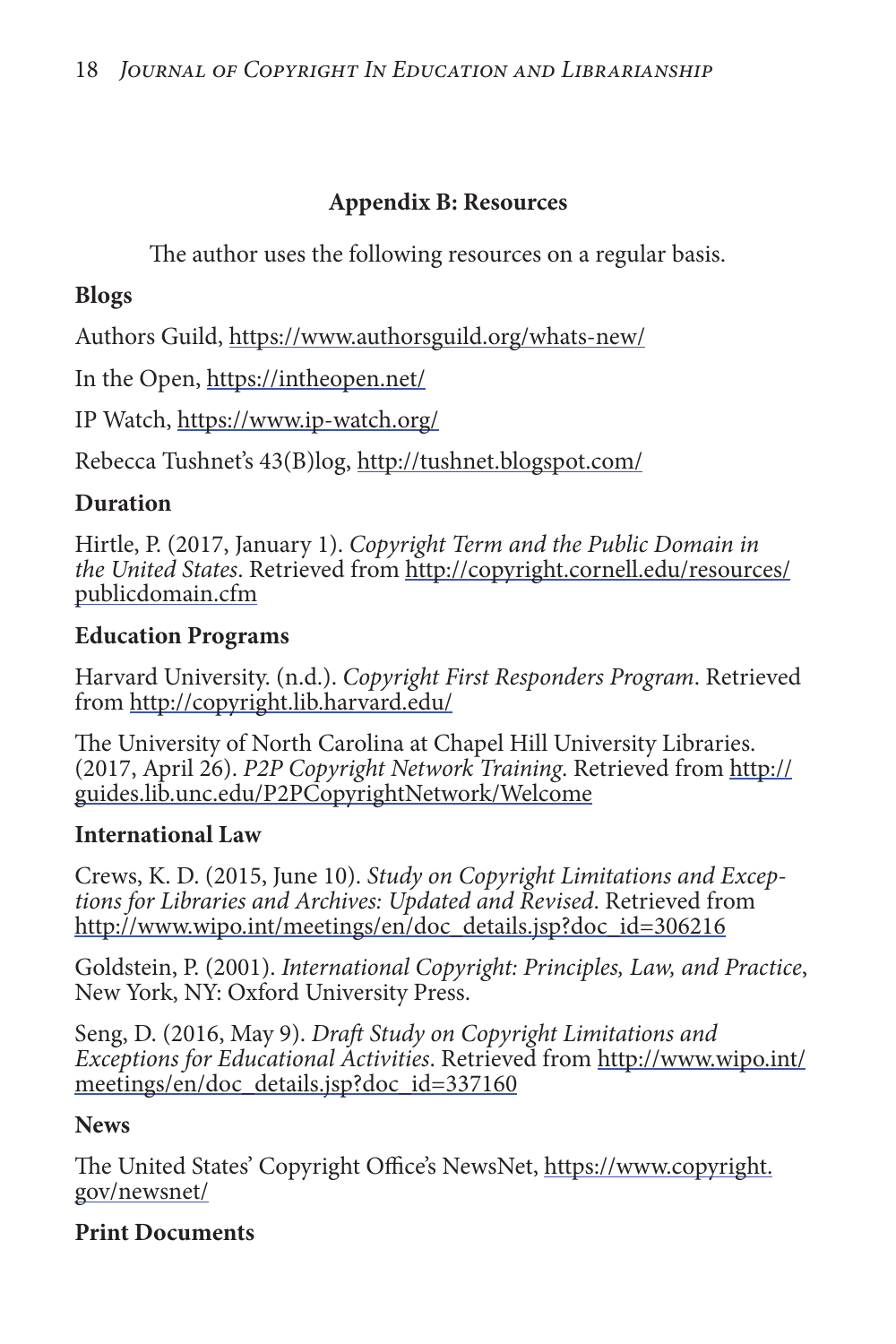College Art Association. (n.d.). *Fair Use in the Visual Arts: Why We Need It*. Retrieved from http://www.collegeart.org/pdf/fair-use/best-practicefair-use-infographic.pdf

Copyright Act of 1976, 17 U.S.C. § 108.

Copyright Act of 1976, 17 U.S.C. § 504(c)(2).

Crews, K. D. and Buttler, D. K. (n.d.). *Fair Use Checklist*. Retrieved from https://copyright.columbia.edu/basics/fair-use/fair-use-checklist.html

Enriquez, A. and Lindsay, T. (2014, June). *Understanding Judicial Opinions*. Retrieved from

http://blogs.harvard.edu/copyrightx/files/2015/01/2015-Understanding-Judicial-Opinions.pdf

Ferullo, D. (2014). *Managing Copyright in Higher Education: A Guidebook.*  [Kindle version]. Retrieved from Amazon.com

Gilliland, A., Macklin, L., and Smith, K. (2015, June). *A Framework for Analyzing Any Copyright Problem*. Retrieved from [https://www.coursera.](https://www.coursera. org/learn/copyright-for-education) [org/learn/copyright-for-education](https://www.coursera. org/learn/copyright-for-education)

Hirtle, P. B., Hudson, E., and Kenyon, A. T. (2009, January). *Copyright and Cultural Institutions: Guidelines for Digitization for US Libraries, Archives, and Museums.* Retrieved from http://tigerprints.clemson.edu/cheer/

### **Local Referrals**

Student Legal Services, the Ombuds, the Office of Technology Commercialization, the Office of General Counsel, and the School of Law's Intellectual Property Clinic.

Scholarly Publishing and Academic Resources Coalition. (n.d.). *Author Rights: Using the SPARC Author Addendum*. Retrieved from https:// sparcopen.org/our-work/author-rights/brochure-html/

Texas A&M University System. (2012, August 3). *Intellectual Property Management and Commercialization*. Retrieved from [http://policies.](http://policies. tamus.edu/17-01.pdf) [tamus.edu/17-01.pdf](http://policies. tamus.edu/17-01.pdf)

### **Professional Library**

Crews, K. D. (2012). *Copyright Law for Librarians and Educators: Creative Strategies and Practical Solutions*. Chicago, IL: American Library Association.

Ferullo, D. (2014). *Managing Copyright in Higher Education: A Guidebook*. Lanham, MD: Rowman & Littlefield.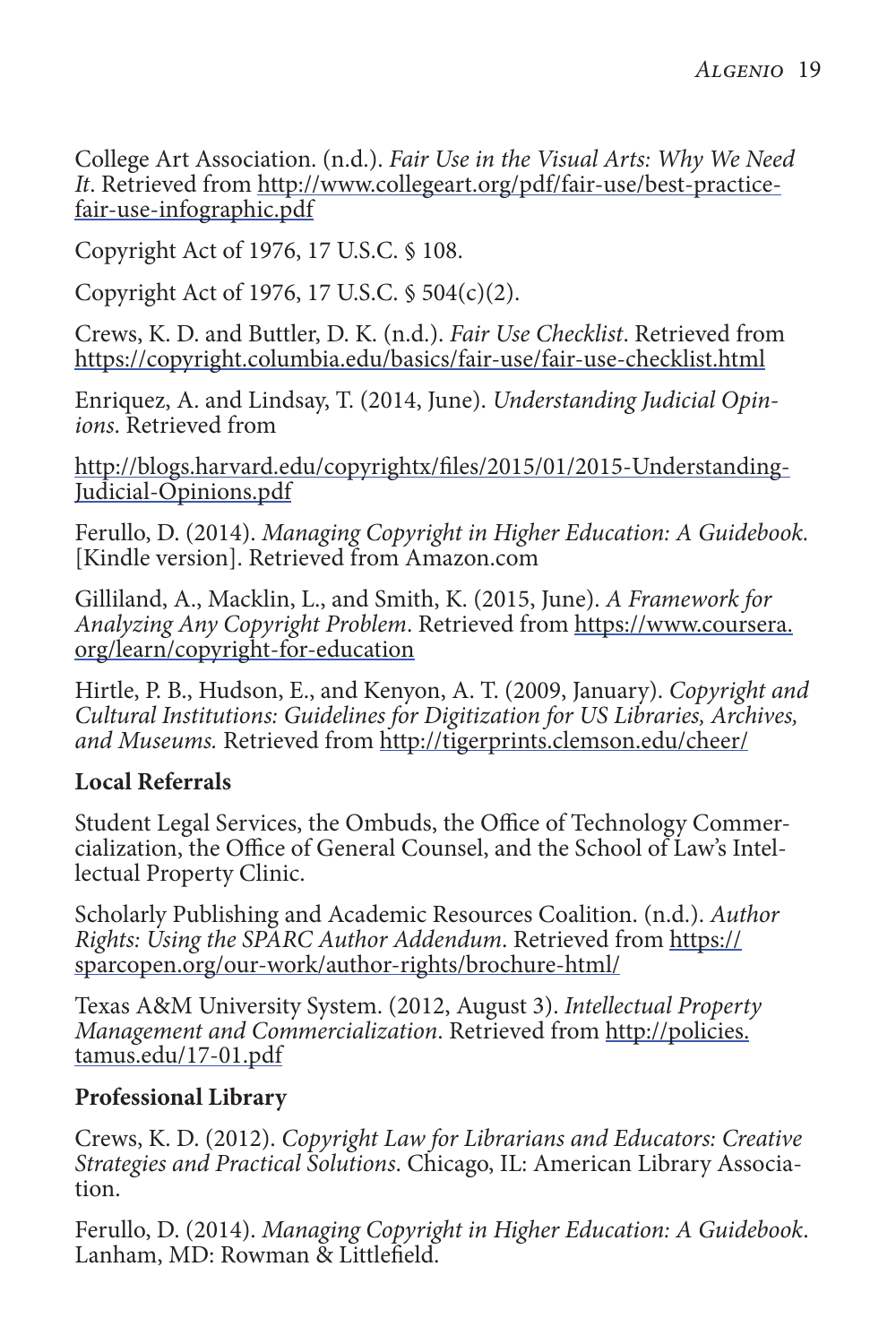Patry, W. F. (2012). *Patry on Copyright*. Eagan, Minnesota: West.

Smith, K. (2014). *Owning and Using Scholarship: An IP Handbook for Teachers and Researchers*. Chicago, IL: American Library Association.

## **Referrals**

American Library Association's Copyright Advisory Network, http:// librarycopyright.net/

Gretchen McCord's Copyright Officer on Call, [http://digitalinfolaw.com/](http://digitalinfolaw.com/services-training/copyright-officer-on-call/) [services-training/copyright-officer-on-call/](http://digitalinfolaw.com/services-training/copyright-officer-on-call/)

## **Teaching Materials**

Columbia University Libraries' Copyright Advisory Office, https:// copyright.columbia.edu/

Copyright in Higher Education Elements Resources, [http://tigerprints.](http://tigerprints. clemson.edu/cheer/) [clemson.edu/cheer/](http://tigerprints. clemson.edu/cheer/)

Ohio State University Libraries' Copyright Resources Center, https:// library.osu.edu/projects-initiatives/copyright-resources-center/

Purdue University's Copyright Office, [https://www.lib.purdue.edu/uco/](https://www.lib.purdue.edu/uco/index.html) [index.html](https://www.lib.purdue.edu/uco/index.html)

University of Minnesota Libraries' Copyright Services, [https://www.lib.](https://www.lib. umn.edu/copyright) [umn.edu/copyright](https://www.lib. umn.edu/copyright)

## **Appendix C: Framework #1**

This Framework is the original work of Anne Gilliland/University of North Carolina at Chapel Hill, Lisa Macklin/Emory University, and Kevin Smith/University of Kansas. For the full explanation of this Framework, see the Coursera course, "Copyright for Educators & Librarians," [https://www.](https://www. coursera.org/learn/copyright-for-education) [coursera.org/learn/copyright-for-education.](https://www. coursera.org/learn/copyright-for-education)

A Framework for Analyzing Any Copyright Problem

One of the most difficult issues for educators and librarians, when faced with a copyright problem, is simply knowing where to begin—and which parts of the legal rules and doctrines apply to this specific problem.

To deal with this uncertainty, we suggest working through the following five questions, in the order they are presented. They are simple questions, but they are not easy to answer; all of the material we cover in this course is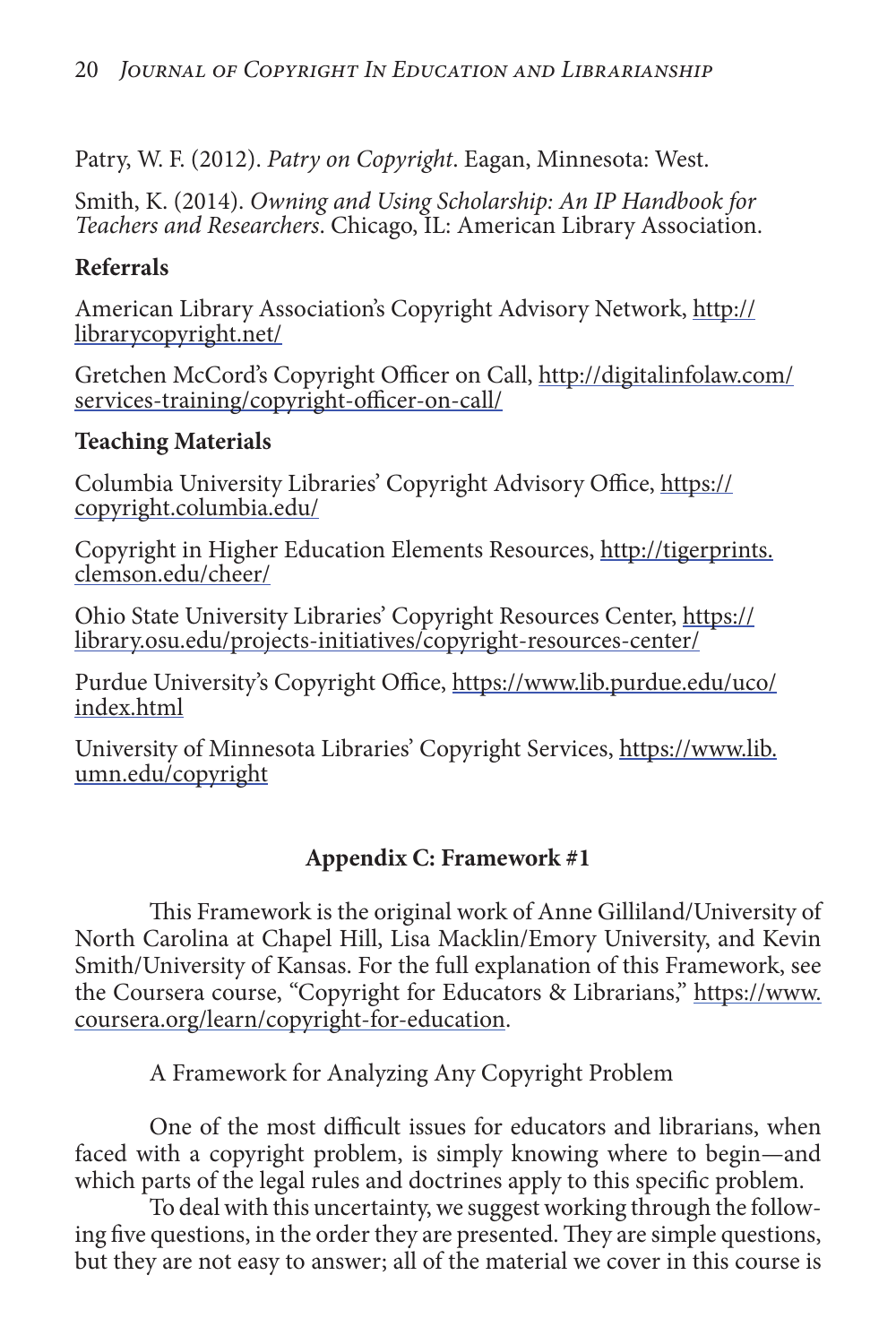relevant to addressing one or more of them. But by working through them in order, it is possible to identify which of the parts of copyright law apply to the specific problem or fact pattern that you need to address.

The five questions that form this framework for copyright analysis are:

1. Is the work protected by copyright?

a. Is the work I want to use protected by copyright, or is it in the public domain?

b. If I wrote it, do I still own the copyright, or did I sign over rights for my intended use to the publisher?

2. Is there a specific exception in copyright law that covers my use?

a. Is my intended use covered by a specific exception to the exclusive rights in the copyright law, such as the one for libraries or for classroom performances and displays?

3. Is there a license that covers my use?

a. Is there a Creative Commons license attached to the work? If so, can I comply with the terms of the license, or can I find another useful work that is CC-licensed?

b. If affiliated with an educational institution, is there a license that governs how the copyrighted material I'm accessing through my library can be used? If so, can I comply with the license terms? If you are uncertain, your librarian should be able to help you.

4. Is my use covered by fair use?

a. Four factors are as follows:

i. the purpose and character of the use, including whether such use is of a commercial nature or is for nonprofit educational purposes;

ii. the nature of the copyrighted work;

iii. the amount and substantiality of the portion used in relation to the copyrighted work as a whole; and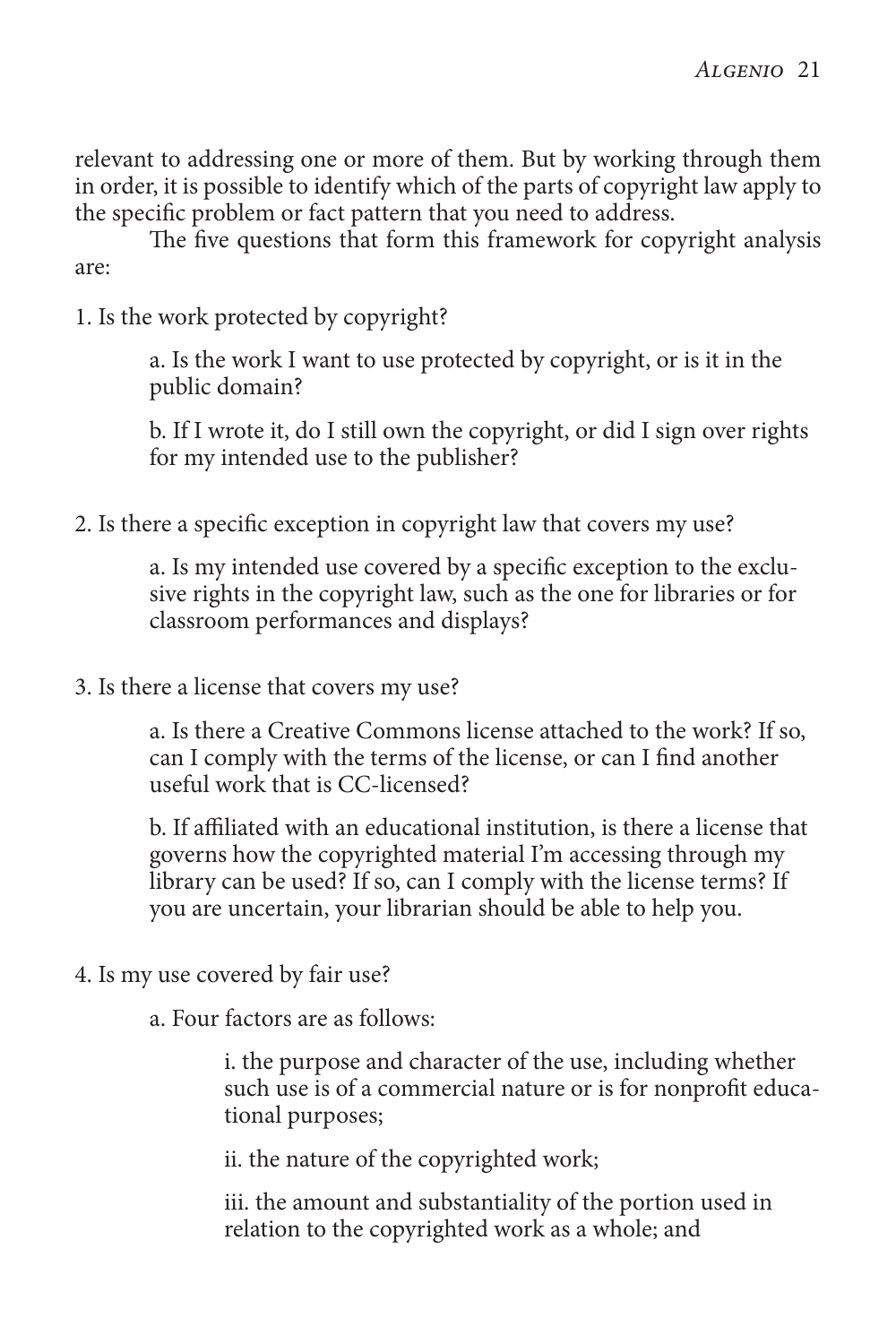iv. the effect of the use upon the potential market for or value of the copyrighted work.

b. The questions for transformative fair use under factor 1 are as follows:

> i. Does the copyrighted material help me make my new point?

ii. Will it help my readers or viewers get my point?

iii. Have I used no more than is needed to make my point? (Is it "just right"?)

5. Do I need permission from the copyright owner for my use?

a. If so, first locate the copyright owner, and fully explain your intended use in your permission request.

b. If no response or the answer is no, reconsider your use of this work to see if you can make a fair use, or consider using another work.

More information regarding each of these questions is available in the lectures that make up this course. After completing this course, we hope you will be able to use this framework with confidence.



This work is licensed under the Creative Commons Attribution-ShareAlike 4.0 International License.

To view a copy of this license, visit [https://creativecommons.org/licenses/](https://creativecommons.org/licenses/by-sa/4.0/) [by-sa/4.0/](https://creativecommons.org/licenses/by-sa/4.0/),

or send a letter to Creative Commons, P.O. Box 1866, Mountain View, California, 94042, U.S.A.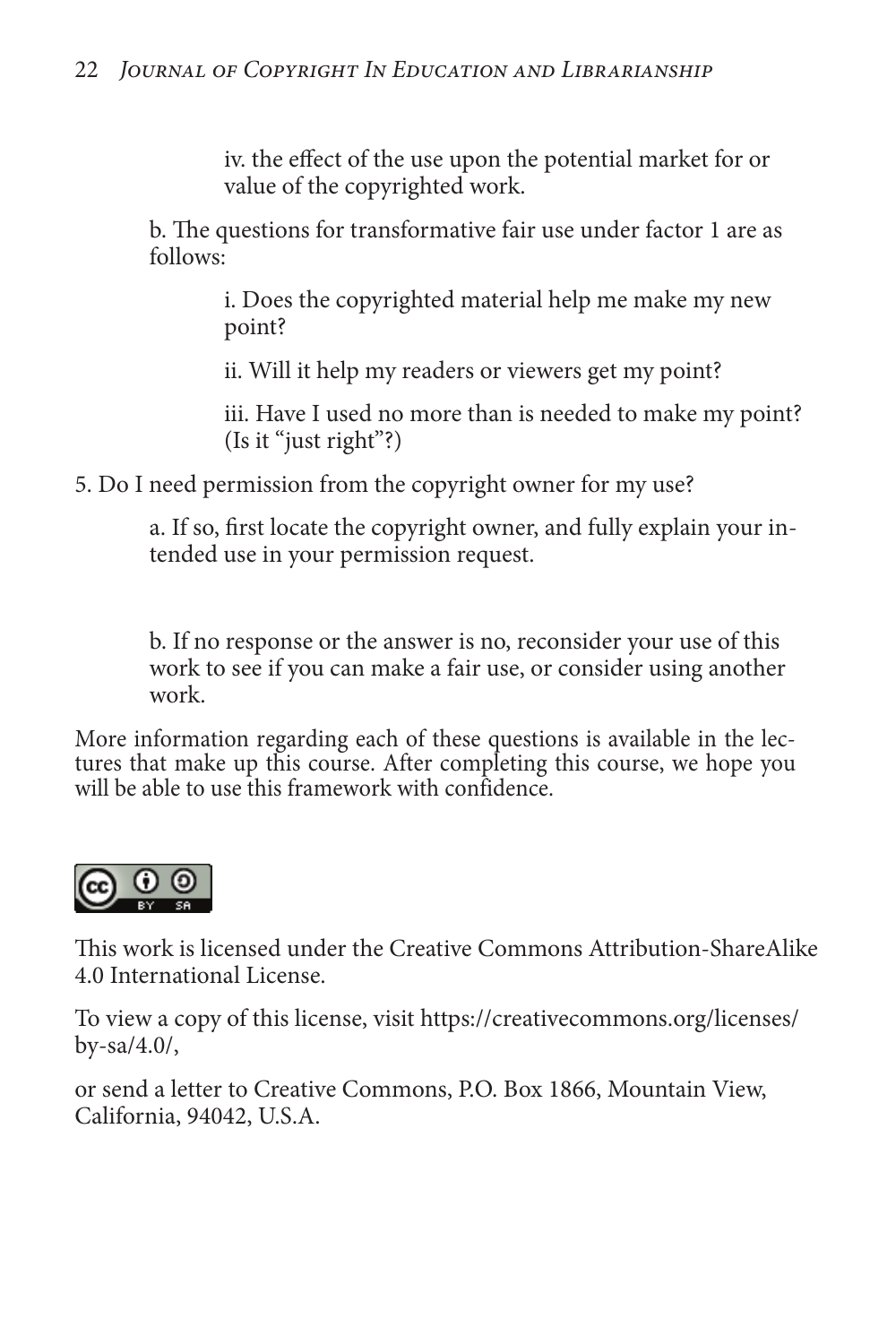#### **Appendix D: Framework #2**

Dr. Donna Ferullo also offers "A Copyright Analysis" as a guide for the Copyright Librarian to start tackling copyright problems. The below analysis is the original work of Dr. Ferullo; see her book for the full version, *Managing Copyright in Higher Education: A Guidebook.*

- 1. Ascertain if it is a copyright issue that is being posed.
- 2. If it is a copyright question, then is it one of ownership, or of use?
- 3. If it's an ownership question, then the status of the ownership needs to be determined.
- 4. If it is a use question, then the analysis becomes a two-pronged one. Is the work protected? How can the work be legally used?
- 5. The first prong of the analysis is to determine if the work is protected under the U.S. Copyright Act.
- 6. If the work is protected, then the next step is to determine how the work will be used and what exceptions might apply.
- 7. If the work is for teaching, then is it for use in a face-to-face classroom, for a hybrid course, or for a distance education course?
- 8. Is this a question about using copyrighted works to create new works?
- 9. If it is a question on digitizing library materials, then 108 specifies the conditions under which a work can be digitized if the libraries are doing the digitizing for works in their collections.
- 10. What types or formats of work will be used?
- 11. Is it a lawfully made work under copyright law?